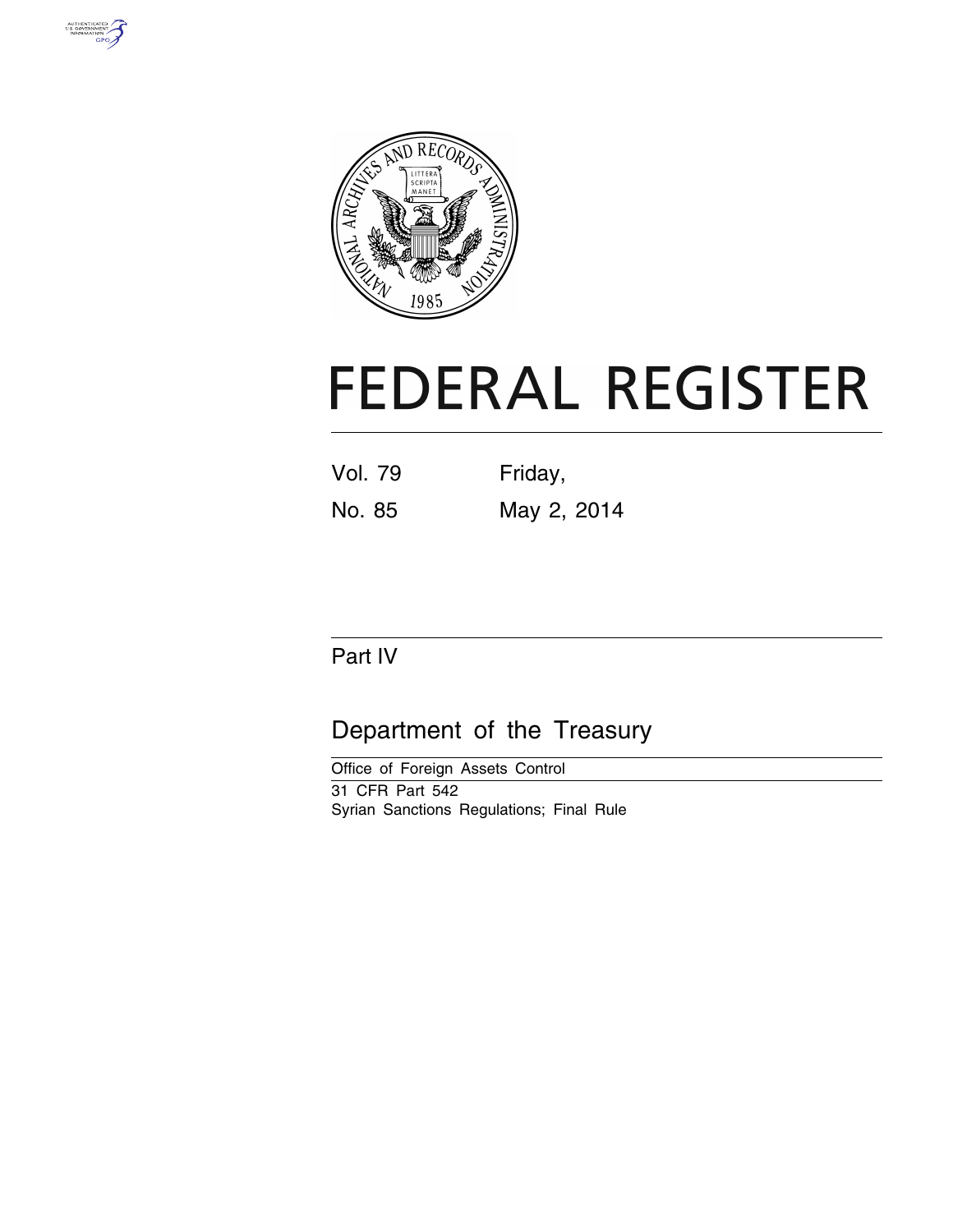# **DEPARTMENT OF THE TREASURY**

# **Office of Foreign Assets Control**

# **31 CFR Part 542**

# **Syrian Sanctions Regulations**

**AGENCY:** Office of Foreign Assets Control, Treasury.

# **ACTION:** Final rule.

**SUMMARY:** The Department of the Treasury's Office of Foreign Assets Control (''OFAC'') is amending the Syrian Sanctions Regulations (the ''Regulations'') and reissuing them in their entirety, in order to implement Executive Order 13399 of April 25, 2006, ''Blocking Property of Additional Persons in Connection With the National Emergency With Respect to Syria,'' Executive Order 13460 of February 13, 2008, ''Blocking Property of Additional Persons in Connection With the National Emergency With Respect to Syria,'' Executive Order 13572 of April 29, 2011, ''Blocking Property of Certain Persons with Respect to Human Rights Abuses in Syria,'' Executive Order 13573 of May 18, 2011, ''Blocking Property of Senior Officials of the Government of Syria,'' Executive Order 13582 of August 17, 2011, ''Blocking Property of the Government of Syria and Prohibiting Certain Transactions with Respect to Syria,'' and Executive Order 13606 of April 22, 2012, ''Blocking the Property and Suspending Entry Into the United States of Certain Persons with Respect to Grave Human Rights Abuses by the Governments of Iran and Syria via Information Technology.'' OFAC is also incorporating into the Regulations several new general licenses, some of which have, until now, appeared only on OFAC's Web site on the Syria sanctions page. Finally, OFAC is updating certain provisions of the Regulations and making other technical and conforming changes.

# **DATES:** *Effective Date:* May 2, 2014.

#### **FOR FURTHER INFORMATION CONTACT:**

Assistant Director for Sanctions Compliance & Evaluation, tel.: 202/622– 2490, Assistant Director for Licensing, tel.: 202/622–2480, Assistant Director for Policy, tel.: 202/622–6746, Assistant Director for Regulatory Affairs, tel.: 202/ 622–4855, Office of Foreign Assets Control, or Chief Counsel (Foreign Assets Control), tel.: 202/622–2410, Office of the General Counsel, Department of the Treasury (not toll free numbers).

#### **SUPPLEMENTARY INFORMATION:**

# **Electronic and Facsimile Availability**

This document and additional information concerning the Office of Foreign Assets Control (OFAC) are available from OFAC's Web site (*[www.treasury.gov/ofac](http://www.treasury.gov/ofac)*). Certain general information pertaining to OFAC's sanctions programs also is available via facsimile through a 24-hour fax-ondemand service, tel.: 202/622–0077.

#### **Background**

On April 5, 2005, OFAC issued the Syrian Sanctions Regulations, 31 CFR part 542 (the ''Regulations'') (70 FR 17201, April 5, 2005), to implement Executive Order 13338 of May 11, 2004 (69 FR 26751, May 13, 2004) (''E.O. 13338''). OFAC today is amending the Regulations to implement Executive Order 13399 of April 25, 2006 (71 FR 25059, April 28, 2006) (''E.O. 13399''), Executive Order 13460 of February 13, 2008 (73 FR 8991, February 15, 2008) (''E.O. 13460''), Executive Order 13572 of April 29, 2011 (76 FR 24787, May 3, 2011) (''E.O. 13572''), Executive Order 13573 of May 18, 2011 (76 FR 29143, May 20, 2011) (''E.O. 13573''), Executive Order 13582 of August 17, 2011 (76 FR 52209, August 22, 2011) (''E.O. 13582''), and Executive Order 13606 of April 22, 2012 (77 FR 24571, April 24, 2012) (''E.O. 13606''). OFAC also is incorporating into the Regulations several new general licenses, some of which have, until now, appeared only on OFAC's Web site on the Syria sanctions page. Finally, OFAC is updating certain provisions of the Regulations and making other technical and conforming changes. Due to the extensive nature of these amendments, OFAC is reissuing the Regulations in their entirety.

On April 25, 2006, to take additional steps with respect to the national emergency with respect to Syria declared in E.O. 13338, the President issued E.O. 13399, invoking the authority of, *inter alia,* the International Emergency Economic Powers Act (50 U.S.C. 1701–1706) (''IEEPA''), the National Emergencies Act (50 U.S.C. 1601 *et seq.*) (the ''NEA''), and section 5 of the United Nations Participation Act, as amended (22 U.S.C. 287c) (''UNPA''), and in view of United Nations Security Council Resolution (''UNSCR'') 1636 of October 31, 2005. UNSCR 1636 requires member states to freeze the assets of individuals designated by the international independent investigation commission (the ''Commission'') established by UNSCR 1595 of April 7, 2005, or by the Government of Lebanon as suspected of involvement in the planning,

sponsoring, organizing, or perpetrating of the terrorist bombing in Beirut, Lebanon, on February 14, 2005, that killed former Lebanese Prime Minister Rafiq Hariri and 22 others.

Section 1(a) of E.O. 13399 blocks, with certain exceptions, all property and interests in property that are in the United States, that come within the United States, or that are or come within the possession or control of any United States person, including any overseas branch, of any person determined by the Secretary of the Treasury, after consultation with the Secretary of State: (1) To be, or to have been, involved in the planning, sponsoring, organizing, or perpetrating of (a) the terrorist act in Beirut, Lebanon, that resulted in the assassination of former Lebanese Prime Minister Rafiq Hariri and the deaths of 22 others; or (b) any other bombing, assassination, or assassination attempt in Lebanon since October 1, 2004, that is related to Hariri's assassination or that implicates the Government of Syria or its officers or agents; (2) to have obstructed or otherwise impeded the work of the Commission established pursuant to UNSCR 1595; (3) to have materially assisted, sponsored, or provided financial, material, or technological support for, or goods or services in support of, any such terrorist act, bombing, or assassination attempt, or any person designated pursuant to E.O. 13399; or (4) to be owned or controlled by, or acting or purporting to act for or on behalf of, directly or indirectly, any person designated pursuant to E.O. 13399. The property and interests in property of such persons may not be transferred, paid, exported, withdrawn, or otherwise dealt in.

The President issued E.O. 13460 on February 13, 2008, pursuant to the authority of, *inter alia,* IEEPA and the NEA, to take additional steps with respect to the national emergency declared in E.O. 13338. Section 1(a) of E.O. 13460 blocks, with certain exceptions, all property and interests in property that are in the United States, that come within the United States, or that are or come within the possession or control of any United States person, including any overseas branch, of any person determined by the Secretary of the Treasury, after consultation with the Secretary of State, to be responsible for, to have engaged in, to have facilitated, or to have secured improper advantage as a result of, public corruption by senior officials within the Government of Syria. The property and interests in property of such persons may not be transferred, paid, exported, withdrawn, or otherwise dealt in.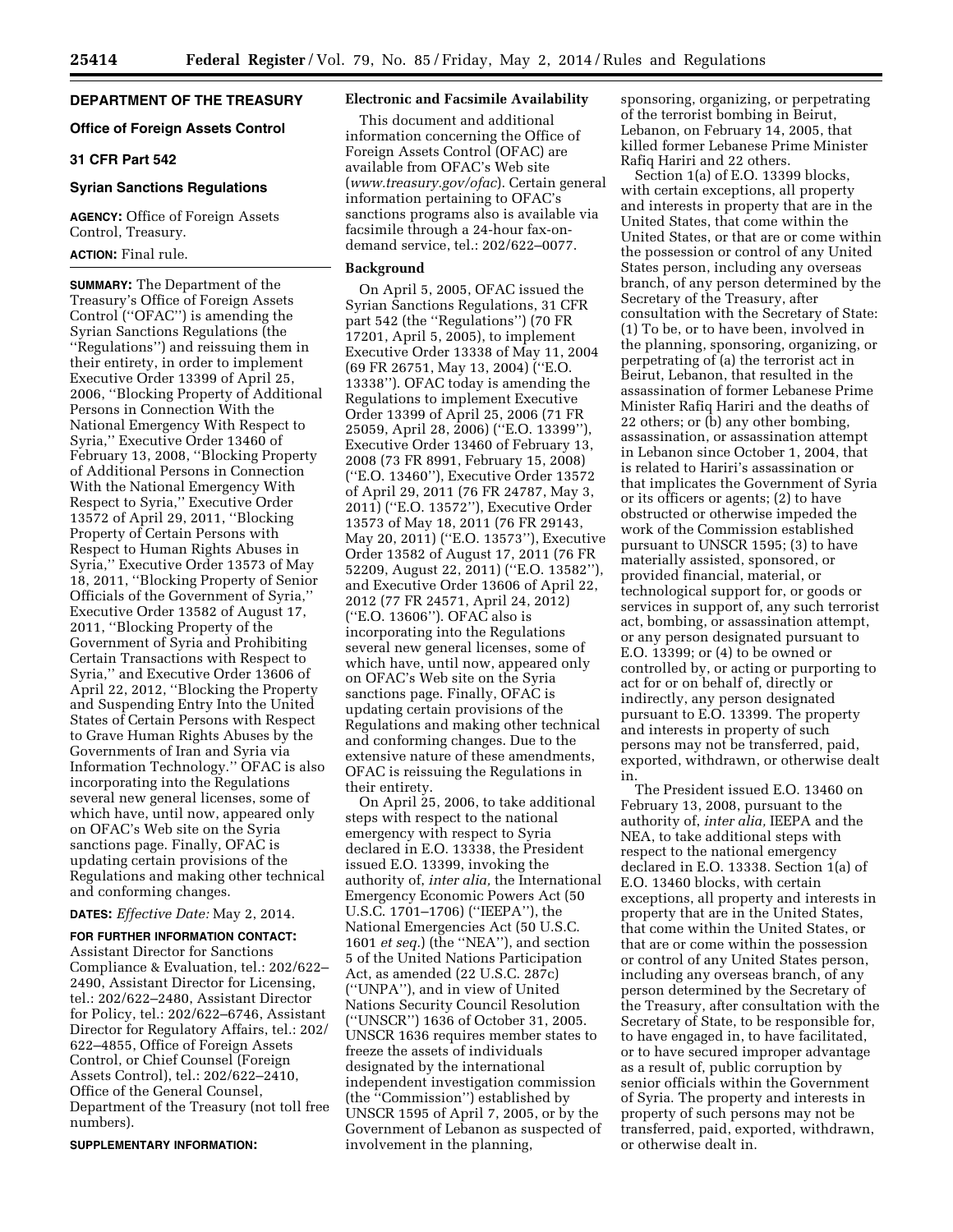In addition, Section 2 of E.O. 13460 amends one of the criteria for designation pursuant to E.O. 13338 relating to undermining efforts to stabilize Iraq.

The President issued E.O. 13572 on April 29, 2011, pursuant to the authority of, *inter alia,* IEEPA and the NEA. In E.O. 13572, the President expanded the scope of the national emergency declared in E.O. 13338, finding that the Government of Syria's human rights abuses, including those related to the repression of the people of Syria, manifested most recently by the use of violence and torture against, and arbitrary arrests and detentions of, peaceful protestors by police, security forces, and other entities that have engaged in human rights abuses, constitute an unusual and extraordinary threat to the national security, foreign policy, and economy of the United States.

Section 1 of E.O. 13572 blocks all property and interests in property that are in the United States, that come within the United States, or that are or come within the possession or control of any United States person, including any overseas branch, of the persons listed in the Annex to E.O. 13572 and any person determined by the Secretary of the Treasury, in consultation with the Secretary of State: (1) To be responsible for or complicit in, or responsible for ordering, controlling, or otherwise directing, or to have participated in, the commission of human rights abuses in Syria, including those related to repression; (2) to be a senior official of an entity whose property and interests in property are blocked pursuant to E.O. 13572; (3) to have materially assisted, sponsored, or provided financial, material, or technological support for, or goods or services in support of, the activities described in (1) above or any person whose property and interests in property are blocked pursuant to E.O. 13338, E.O. 13460, or E.O. 13572; or (4) to be owned or controlled by, or to have acted or purported to act for or on behalf of, directly or indirectly, any person whose property and interests in property are blocked pursuant to E.O. 13460 or E.O. 13572. The property and interests in property of such persons may not be transferred, paid, exported, withdrawn, or otherwise dealt in.

The President issued E.O. 13573 on May 18, 2011, pursuant to the authority of, *inter alia,* IEEPA and the NEA, to take additional steps with respect to the national emergency declared in E.O. 13338 and expanded in scope in E.O. 13572.

Section 1 of E.O. 13573 blocks all property and interests in property that

are in the United States, that come within the United States, or that are or come within the possession or control of any United States person, including any overseas branch, of the persons listed in the Annex to E.O. 13573 and any person determined by the Secretary of the Treasury, in consultation with the Secretary of State: (1) To be a senior official of the Government of Syria; (2) to be an agency or instrumentality of the Government of Syria, or owned or controlled, directly or indirectly, by the Government of Syria or by an official or officials of the Government of Syria; (3) to have materially assisted, sponsored, or provided financial, material, or technological support for, or goods or services in support of, any person whose property and interests in property are blocked pursuant to E.O. 13573; or (4) to be owned or controlled by, or to have acted or purported to act for or on behalf of, directly or indirectly, any person whose property and interests in property are blocked pursuant to E.O. 13573. The property and interests in property of such persons may not be transferred, paid, exported, withdrawn, or otherwise dealt in.

The President issued E.O. 13582 on August 17, 2011, pursuant to the authority of, *inter alia,* IEEPA and the NEA, to take additional steps with respect to the national emergency declared in E.O. 13338 and expanded in scope in E.O. 13572.

Section 1(a) of E.O. 13582 blocks all property and interests in property that are in the United States, that come within the United States, or that are or come within the possession or control of any United States person, including any overseas branch, of the Government of Syria. The term *Government of Syria* is defined in section 8(d) of E.O. 13582 to mean the Government of the Syrian Arab Republic, its agencies, instrumentalities, and controlled entities. The property and interests in property of the Government of Syria may not be transferred, paid, exported, withdrawn, or otherwise dealt in.

Section 1(b) of E.O. 13582 blocks all property and interests in property that are in the United States, that come within the United States, or that are or come within the possession or control of any United States person, including any overseas branch, of any person determined by the Secretary of the Treasury, in consultation with the Secretary of State: (1) To have materially assisted, sponsored, or provided financial, material, or technological support for, or goods or services in support of, any person whose property and interests in property are blocked pursuant to E.O. 13582; or (2) to be

owned or controlled by, or to have acted or purported to act for or on behalf of, directly or indirectly, any person whose property and interests in property are blocked pursuant to E.O. 13582. The property and interests in property of such persons may not be transferred, paid, exported, withdrawn, or otherwise dealt in.

Section 2 of E.O. 13582 prohibits (1) new investment in Syria by a United States person, wherever located; (2) the exportation, reexportation, sale, or supply, directly or indirectly from the United States, or by a United States person, wherever located, of any services to Syria; (3) the importation into the United States of petroleum or petroleum products of Syrian origin; (4) any transaction or dealing by a United States person, wherever located, including purchasing, selling, transporting, swapping, brokering, approving, financing, facilitating, or guaranteeing, in or related to petroleum or petroleum products of Syrian origin; (5) any approval, financing, facilitation, or guarantee by a United States person, wherever located, of a transaction by a foreign person where the transaction by that foreign person would be prohibited by section 2 of E.O. 13582 if performed by a United States person or within the United States.

Section 7 of E.O. 13582 provides that nothing in sections 1 or 2 of the order shall prohibit transactions for the conduct of the official business of the Federal Government by employees, grantees, or contractors thereof.

The President issued E.O. 13606 on April 22, 2012, pursuant to the authority of, *inter alia,* IEEPA and the NEA, to take additional steps with respect to, *inter alia,* the national emergency declared in E.O. 13338 and expanded in scope in E.O. 13572.

Section 1 of E.O. 13606 blocks, in relevant part, all property and interests in property that are in the United States, that come within the United States, or that are or come within the possession or control of any United States person, including any foreign branch, of the persons listed in the Annex to E.O. 13606 and any person determined by the Secretary of the Treasury, in consultation with or at the recommendation of the Secretary of State: (1) To have operated, or to have directed the operation of, information and communications technology that facilitates computer or network disruption, monitoring, or tracking that could assist in or enable serious human rights abuses by or on behalf of the Government of Syria; (2) to have sold, leased, or otherwise provided, directly or indirectly, goods, services, or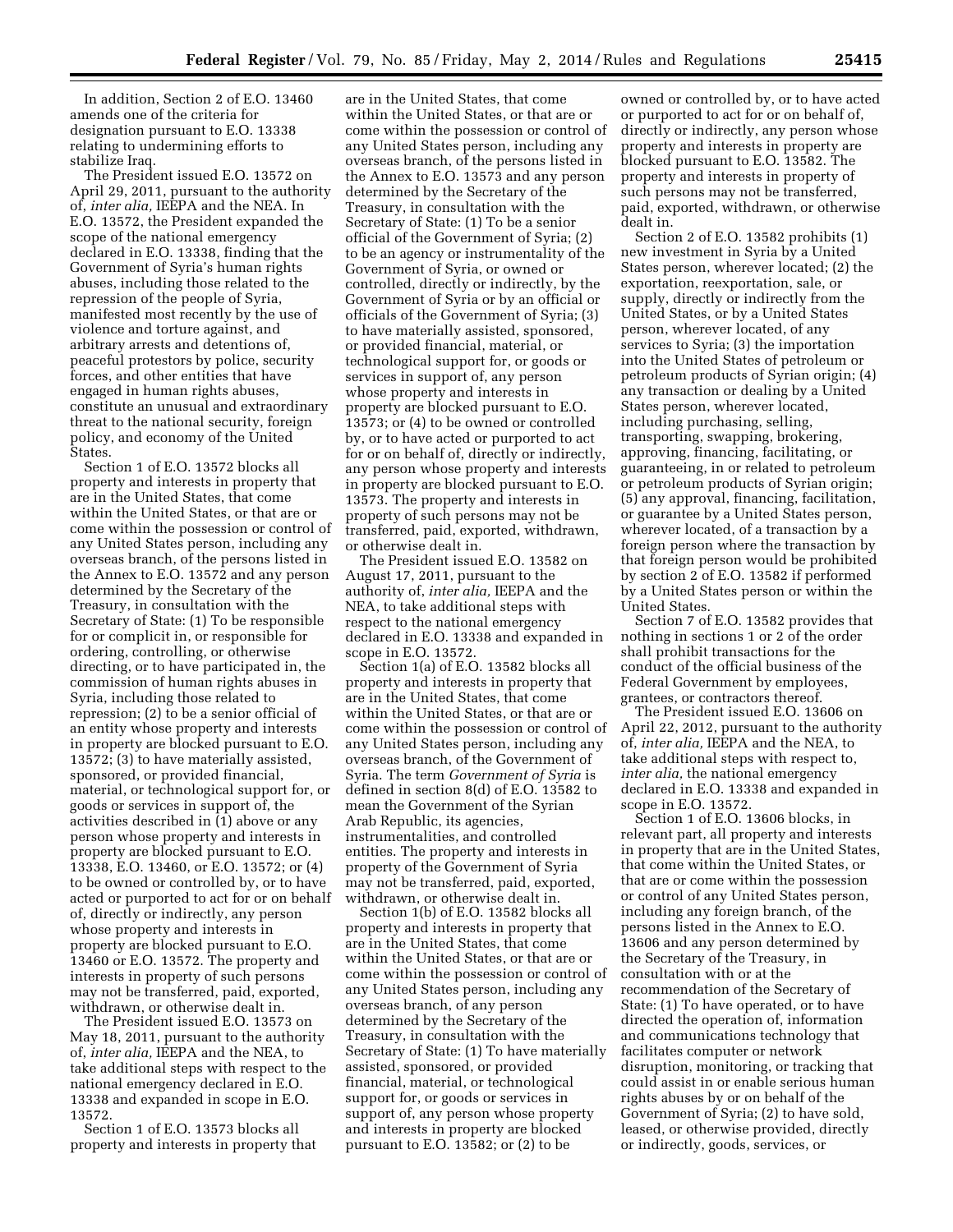technology to Syria likely to be used to facilitate computer or network disruption, monitoring, or tracking that could assist in or enable serious human rights abuses by or on behalf of the Government of Syria; (3) to have materially assisted, sponsored, or provided financial, material, or technological support for, or goods or services to or in support of, the activities described in (1) or (2) above or any person whose property and interests in property are blocked pursuant to E.O. 13606; or (4) to be owned or controlled by, or to have acted or purported to act for or on behalf of, directly or indirectly, any person whose property and interests in property are blocked pursuant to E.O. 13606. The property and interests in property of such persons may not be transferred, paid, exported, withdrawn, or otherwise dealt in.

Section 6 of E.O. 13606 provides that nothing in section 1 of the order shall prohibit transactions for the conduct of the official business of the United States Government by employees, contractors, or grantees thereof.

In section 1(b) of E.O. 13399, section 5 of E.O. 13460, section 2 of E.O.s 13572, 13573, and 13606, and section 3 of E.O. 13582, the President determined that the making of donations of certain articles, such as food, clothing, and medicine, intended to be used to relieve human suffering, as specified in section 203(b)(2) of IEEPA (50 U.S.C.  $1702(b)(2)$ , by, to, or for the benefit of any person whose property and interests in property are blocked pursuant to those orders would seriously impair his ability to deal with the national emergency declared in E.O. 13338. The President therefore prohibited such donations as provided by the orders.

Section 1(c) of E.O. 13399, section 1(b) of E.O. 13460, section 3 of E.O.s 13572, 13573, and 13606, and section 4 of E.O. 13582 provide that the prohibition on any transaction or dealing in blocked property or interests in property includes, but is not limited to, the making of any contribution or provision of funds, goods, or services by, to, or for the benefit of any person whose property and interests in property are blocked pursuant to those orders, and the receipt of any contribution or provision of funds, goods, or services from any such person.

Section 5 of E.O. 13399, section 7 of E.O. 13460, section 8 of E.O.s 13572 and 13573, section 9 of E.O. 13606, and section 10 of E.O. 13582 authorize the Secretary of the Treasury, in consultation with the Secretary of State, to take such actions, including the promulgation of rules and regulations, and to employ all powers granted to the

President by IEEPA as may be necessary to carry out the purposes of those orders. These sections also authorize the Secretary of the Treasury to redelegate any of these functions to other officers and agencies of the U.S. Government consistent with applicable law.

Subpart A of the Regulations clarifies the relation of this part to other laws and regulations. Subpart B of the Regulations sets forth the prohibitions contained in the various Executive orders. Accordingly, section 542.201 in subpart B has been expanded to include the blocking prohibitions in E.O.s 13399, 13460, 13572, 13573, 13582, and 13606. New sections 542.206 through 542.210 are being added to subpart B to set forth additional prohibitions imposed in section 2 of E.O. 13582. In subpart C, which defines key terms used throughout the Regulations, new sections 542.304 through 542.306, 542.310, 542.311, 542.312, 542.314, 542.316, 542.320, 542.322, and 542.323 are being added to define key terms used in the new blocking prohibitions or elsewhere in the Regulations. Because these new definitions were inserted in alphabetical order, certain previously existing definitions have been renumbered. In subpart D, which contains interpretive sections regarding the Regulations, new sections 542.411 through 542.413 are being added, and former section 542.405 is being expanded.

Transactions otherwise prohibited under the Regulations but found to be consistent with U.S. policy may be authorized by one of the general licenses contained in subpart E of the Regulations or by a specific license issued pursuant to the procedures described in subpart E of 31 CFR part 501. Subpart E of the Regulations also contains certain statements of licensing policy in addition to the general licenses. New general licenses that previously had been posted only on OFAC's Web site are being added in sections 542.509 through 542.520 and 542.523. In addition, sections 542.508, 542.521, 542.522, 542.524, 542.525, and 542.526 incorporate new general licenses and sections 542.527, 542.528, and 542.529 incorporate new statements of licensing policy. Revisions also are being made to the authorizations in section 542.507.

In addition to the authorizations in Subpart E, on September 9, 2011, OFAC issued a general license on its Web site (Syria General License No. 7), which authorized the wind down of contracts involving the Government of Syria and the divestiture of a U.S. person's investments or winding down of

contracts involving Syria. This general license expired on November 26, 2011.

Additionally, the general license formerly found at section 542.508, which authorizes the provision of nonscheduled emergency medical services in the United States to persons whose property or interests in property are blocked pursuant to section 542.201(a), can now be found at section 542.531.

Subpart F of the Regulations refers to subpart C of part 501 for recordkeeping and reporting requirements. Subpart G of the Regulations describes the civil and criminal penalties applicable to violations of the Regulations, as well as the procedures governing the potential imposition of a civil monetary penalty.

Subpart H of the Regulations refers to subpart E of part 501 for applicable provisions relating to administrative procedures and contains a delegation of authority by the Secretary of the Treasury. Subpart I of the Regulations sets forth a Paperwork Reduction Act notice.

# **Public Participation**

Because the Regulations involve a foreign affairs function, the provisions of Executive Order 12866 and the Administrative Procedure Act (5 U.S.C. 553) requiring notice of proposed rulemaking, opportunity for public participation, and delay in effective date are inapplicable. Because no notice of proposed rulemaking is required for this rule, the Regulatory Flexibility Act (5 U.S.C. 601–612) does not apply.

# **Paperwork Reduction Act**

The collections of information related to the Regulations are contained in 31 CFR part 501 (the ''Reporting, Procedures and Penalties Regulations''). Pursuant to the Paperwork Reduction Act of 1995 (44 U.S.C. 3507), those collections of information have been approved by the Office of Management and Budget under control number 1505– 0164. An agency may not conduct or sponsor, and a person is not required to respond to, a collection of information unless the collection of information displays a valid control number.

#### **List of Subjects in 31 CFR Part 542**

Administrative practice and procedure, Banks, Banking, Blocking of assets, Credit, Investments, Penalties, Reporting and recordkeeping requirements, Securities, Services, Syria.

For the reasons set forth in the preamble, the Department of the Treasury's Office of Foreign Assets Control amends 31 CFR chapter V by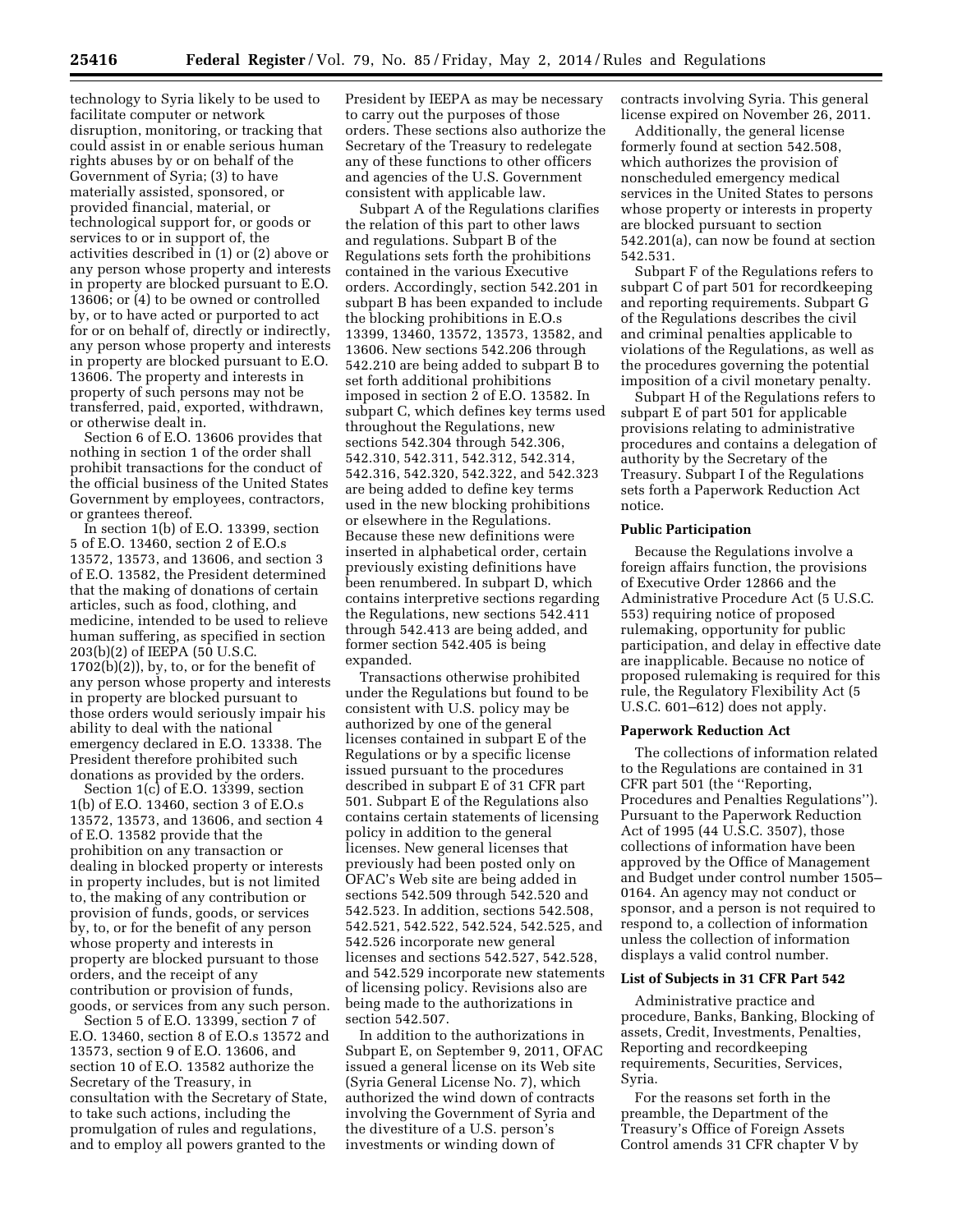revising 31 CFR part 542 to read as follows:

# **PART 542—SYRIAN SANCTIONS REGULATIONS**

# **Subpart A—Relation of This Part to Other Laws and Regulations**

Sec.

542.101 Relation of this part to other laws and regulations.

# **Subpart B—Prohibitions**

- 542.201 Prohibited transactions involving blocked property.
- 542.202 Effect of transfers violating the provisions of this part.
- 542.203 Holding of funds in interestbearing accounts; investment and reinvestment.
- 542.204 Expenses of maintaining blocked physical property; liquidation of blocked property.
- 542.205 Evasions; attempts; causing violations; conspiracies.
- 542.206 Prohibited new investment in Syria.
- 542.207 Prohibited exportation, reexportation, sale, or supply of services to Syria.
- 542.208 Prohibited importation of petroleum or petroleum products of Syrian origin.
- 542.209 Prohibited transactions or dealings in or related to petroleum or petroleum products of Syrian origin.
- 542.210 Prohibited facilitation.
- 542.211 Exempt transactions.

#### **Subpart C—General Definitions**

- 542.300 Applicability of definitions.<br>542.301 Blocked account: blocked pr
- 542.301 Blocked account; blocked property.<br>542.302 Effective date.
- 542.302 Effective date.
- Entity.
- 542.304 Financial, material, or
- technological support.<br>542.305 Government of S
- Government of Syria.
- 542.306 Information and communications technology.
- 542.307 Information or informational materials.
- 542.308 Interest.
- 542.309 Licenses; general and specific.<br>542.310 Loans or other extensions of cr
- 542.310 Loans or other extensions of credit.<br>542.311 New investment.
- New investment.
- 542.312 OFAC.
- Person.
- 542.314 Petroleum or petroleum products of Syrian origin.
- 542.315 Property; property interest.
- 542.316 Syria; Syrian.
- 542.317 Transfer.<br>542.318 United St
- United States.
- 542.319 United States person; U.S. person.
- 542.320 U.S. depository institution.
- 542.321 U.S. financial institution.
- 542.322 U.S. registered broker or dealer in securities.
- 542.323 U.S. registered money transmitter.

# **Subpart D—Interpretations**

- 542.401 Reference to amended sections.
- 542.402 Effect of amendment.
- 542.403 Termination and acquisition of an interest in blocked property.
- 542.404 Transactions ordinarily incident to a licensed transaction.
- 542.405 Exportation, reexportation, sale, or supply of services; provision of services. 542.406 Offshore transactions involving
- blocked property.
- 542.407 Payments from blocked accounts to satisfy obligations prohibited.
- 542.408 Charitable contributions.
- 542.409 Credit extended and cards issued by U.S. financial institutions.
- 542.410 Setoffs prohibited.
- 542.411 Entities owned by a person whose property and interests in property are blocked.
- 542.412 Transactions relating to Syrian petroleum or petroleum products from third countries; transshipments.
- 542.413 Facilitation; change of policies and procedures; referral of business opportunities offshore.

# **Subpart E—Licenses, Authorizations, and Statements of Licensing Policy**

- 542.501 General and specific licensing procedures.
- 542.502 Effect of license or authorization.
- 
- 542.503 Exclusion from licenses.<br>542.504 Payments and transfers t Payments and transfers to blocked accounts in U.S. financial institutions.
- 542.505 Entries in certain accounts for normal service charges authorized.
- 542.506 Investment and reinvestment of certain funds authorized.
- 542.507 Provision of certain legal services authorized.
- 542.508 Payments from funds originating outside the United States authorized.
- 542.509 Syrian diplomatic missions in the United States.
- 542.510 Exports or reexports to Syria of items licensed or otherwise authorized by the Department of Commerce authorized; exports or reexports of certain services authorized.
- 542.511 Exportation of certain services incident to Internet-based communications authorized.
- 542.512 Noncommercial, personal remittances authorized.
- 542.513 Official activities of certain international organizations authorized.
- 542.514 Transactions related to U.S.
- persons residing in Syria authorized.
- 542.515 Operation of accounts authorized. 542.516 Certain services in support of
- nongovernmental organizations' activities authorized.
- 542.517 Third-country diplomatic and consular funds transfers authorized.
- 542.518 Payments for overflights of Syrian airspace or emergency landings in Syria authorized.
- 542.519 Transactions related to telecommunications and mail authorized.
- 542.520 Certain transactions related to patents, trademarks, copyrights, and other intellectual property authorized.
- 542.521 Activities and services related to certain nonimmigrant and immigrant categories authorized.
- 542.522 Official business of the Federal Government authorized.
- 542.523 Certain services to the National Coalition of Syrian Revolutionary and Opposition Forces authorized.
- 542.524 Bunkering and emergency repairs.
- 542.525 Exportation or reexportation of services to Syria related to the exportation or reexportation of certain non-U.S. origin goods authorized.
- 542.526 Exportation of services related to conferences in the United States or third countries authorized.
- 542.527 Policy on activities related to the telecommunications sector of Syria.
- 542.528 Policy on activities related to the agricultural sector of Syria.
- 542.529 Policy on activities related to petroleum and petroleum products of Syrian origin for the benefit of the National Coalition of Syrian Revolutionary and Opposition Forces.
- 542.530 Transactions incident to importations from Syria authorized.
- 542.531 Authorization of emergency medical services.

#### **Subpart F—Reports**

542.601 Records and reports.

#### **Subpart G—Penalties**

- 542.701 Penalties.
- Pre-Penalty Notice; settlement.
- 542.703 Penalty imposition.
- 542.704 Administrative collection; referral to United States Department of Justice.

542.802 Delegation by the Secretary of the

**Subpart I—Paperwork Reduction Act**  542.901 Paperwork Reduction Act notice. **Authority:** 3 U.S.C. 301; 31 U.S.C. 321(b); 18 U.S.C. 2332d; 22 U.S.C. 287c; 50 U.S.C. 1601–1651, 1701–1706; Pub. L. 101–410, 104 Stat. 890 (28 U.S.C. 2461 note); Pub. L. 110– 96, 121 Stat. 1011 (50 U.S.C. 1701 note); E.O. 13338, 69 FR 26751, 3 CFR, 2004 Comp., p. 168; E.O. 13399, 71 FR 25059, 3 CFR, 2006 Comp., p. 218; E.O. 13460, 73 FR 8991, 3 CFR 2008 Comp., p. 181; E.O. 13572, 76 FR 24787, 3 CFR 2011 Comp., p. 236; E.O. 13573, 76 FR 29143, 3 CFR 2011 Comp., p. 241; E.O. 13582, 76 FR 52209, 3 CFR 2011 Comp., p. 264; E.O. 13606, 77 FR 24571, 3 CFR 2012

**Subpart A—Relation of This Part to Other Laws and Regulations** 

**§ 542.101 Relation of this part to other** 

This part is separate from, and independent of, the other parts of this chapter, with the exception of part 501 of this chapter, the recordkeeping and reporting requirements and license application and other procedures of which apply to this part. Actions taken pursuant to part 501 of this chapter with respect to the prohibitions contained in this part are considered actions taken pursuant to this part. Differing foreign

policy and national security

circumstances may result in differing interpretations of similar language among the parts of this chapter. No license or authorization contained in or

#### **Subpart H—Procedures**

542.801 Procedures.

Treasury.

Comp., p. 243.

**laws and regulations.**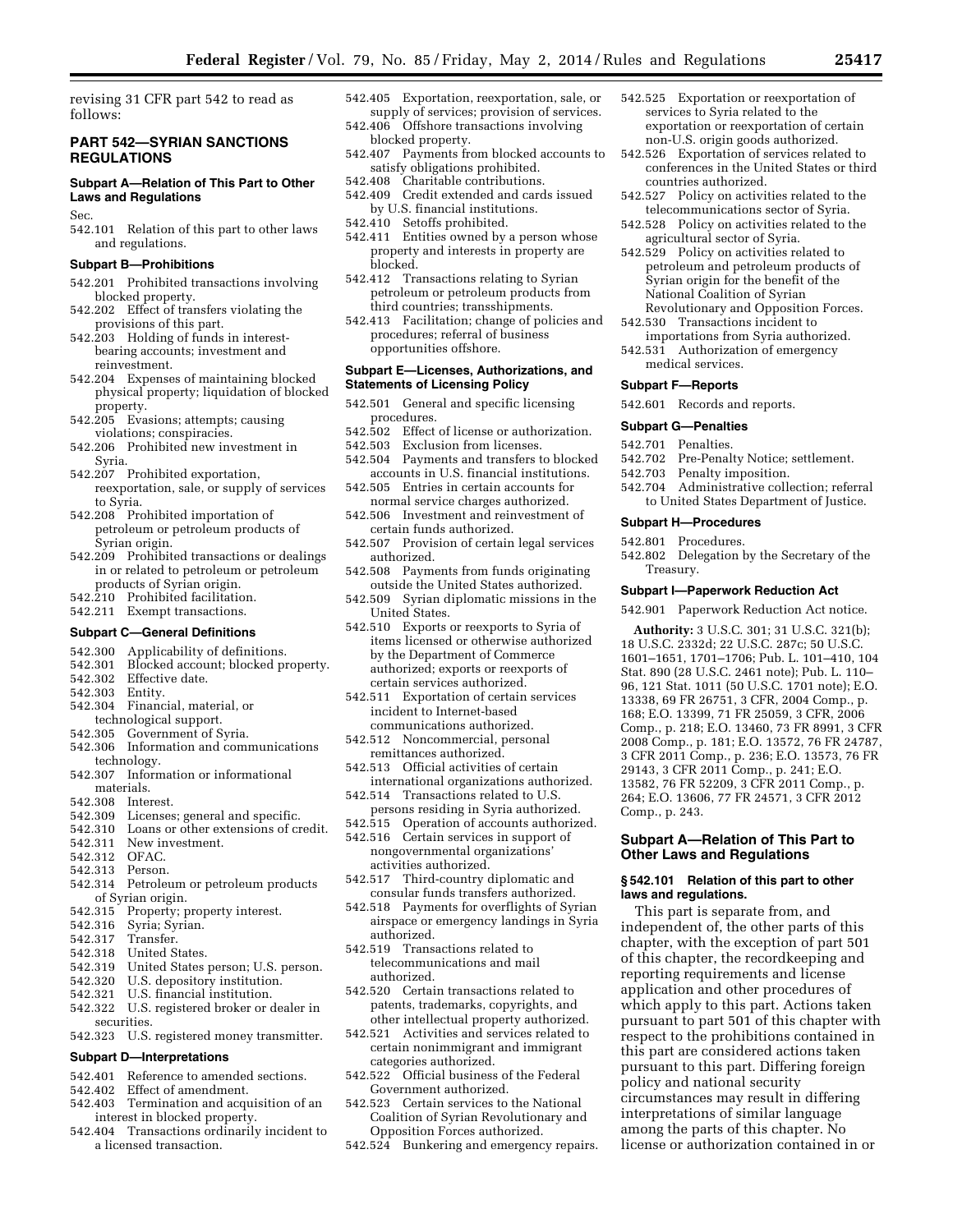issued pursuant to those other parts authorizes any transaction prohibited by this part. No license or authorization contained in or issued pursuant to any other provision of law or regulation authorizes any transaction prohibited by this part. No license or authorization contained in or issued pursuant to this part relieves the involved parties from complying with any other applicable laws or regulations.

# **Subpart B—Prohibitions**

#### **§ 542.201 Prohibited transactions involving blocked property.**

(a)(1) All property and interests in property that are in the United States, that come within the United States, or that are or come within the possession or control of any United States person, including any foreign branch, of the Government of Syria and of the following persons are blocked and may not be transferred, paid, exported, withdrawn, or otherwise dealt in: Any person determined by the Secretary of the Treasury, in consultation with the Secretary of State:

(i) To have materially assisted, sponsored, or provided financial, material, or technological support for, or goods or services in support of, the Government of Syria or any other person whose property and interests in property are blocked pursuant to paragraph (a)(1) of this section; or

(ii) To be owned or controlled by, or to have acted or purported to act for or on behalf of, directly or indirectly, the Government of Syria or any other person whose property and interests in property are blocked pursuant to paragraph (a)(1) of this section.

(2) All property and interests in property that are in the United States, that come within the United States, or that are or come within the possession or control of any United States person, including any foreign branch, of the following persons are blocked and may not be transferred, paid, exported, withdrawn, or otherwise dealt in:

(i) The persons listed in the Annex to Executive Order 13572 of April 29, 2011, and the Annex to Executive Order 13573 of May 18, 2011; and

(ii) Any person determined by the Secretary of the Treasury, in consultation with the Secretary of State:

(A) To be or to have been directing or otherwise significantly contributing to the Government of Syria's provision of safe haven to or other support for any person whose property and interests in property are blocked under United States law for terrorism-related reasons, including, but not limited to, Hamas, Hizballah, Palestinian Islamic Jihad, the

Popular Front for the Liberation of Palestine, the Popular Front for the Liberation of Palestine-General Command, and any persons designated pursuant to Executive Order 13224 of September 23, 2001;

(B) To be or to have been directing or otherwise significantly contributing to the Government of Syria's military or security presence in Lebanon;

(C) To be or to have been directing or otherwise significantly contributing to the Government of Syria's pursuit of the development and production of chemical, biological, or nuclear weapons and medium- and long-range surface-to-surface missiles;

(D) To be or to have been responsible for or otherwise significantly contributing to actions taken or decisions made by the Government of Syria that have the purpose or effect of undermining efforts to stabilize Iraq or of allowing the use of Syrian territory or facilities to undermine efforts to stabilize Iraq;

(E) To be or to have been involved in the planning, sponsoring, organizing, or perpetrating of:

(*1*) The terrorist act in Beirut, Lebanon, that resulted in the assassination of former Lebanese Prime Minister Rafiq Hariri and the deaths of 22 others; or

(*2*) Any other bombing, assassination, or assassination attempt in Lebanon since October 1, 2004, that is related to Hariri's assassination or that implicates the Government of Syria or its officers or agents;

(F) To have obstructed or otherwise impeded the work of the Commission established pursuant to United Nations Security Council Resolution 1595 of April 7, 2005;

(G) To be responsible for, to have engaged in, to have facilitated, or to have secured improper advantage as a result of, public corruption by senior officials within the Government of Syria;

(H) To be responsible for or complicit in, or responsible for ordering, controlling, or otherwise directing, or to have participated in, the commission of human rights abuses in Syria, including those related to repression;

(I) To be a senior official of an entity whose property and interests in property are blocked pursuant to paragraph (a)(2)(ii)(H) of this section or any other entity whose property and interests in property are blocked pursuant to E.O. 13572;

(J) To be a senior official of the Government of Syria;

(K) To be an agency or instrumentality of the Government of Syria, or owned or controlled, directly or indirectly, by the

Government of Syria or by an official or officials of the Government of Syria;

(L) To have materially assisted, sponsored, or provided financial, material, or technological support for, or goods or services in support of, the activities described in paragraph  $(a)(2)(ii)(E)$  or  $(H)$  of this section, or any person whose property and interests in property are blocked pursuant to paragraph (a)(2) of this section; or

(M) To be owned or controlled by, or to have acted or purported to act for or on behalf of, directly or indirectly, any person whose property and interests in property are blocked pursuant to paragraph (a)(2) of this section.

(3) All property and interests in property that are in the United States, that come within the United States, or that are or come within the possession or control of any United States person, including any foreign branch, of the following persons are blocked and may not be transferred, paid, exported, withdrawn, or otherwise dealt in:

(i) The persons listed in the Annex to Executive Order 13606 of April 22, 2012; and

(ii) Any person determined by the Secretary of the Treasury, in consultation with or at the recommendation of the Secretary of State:

(A) To have operated, or to have directed the operation of, information and communications technology that facilitates computer or network disruption, monitoring, or tracking that could assist in or enable serious human rights abuses by or on behalf of the Government of Syria;

(B) To have sold, leased, or otherwise provided, directly or indirectly, goods, services, or technology to Syria likely to be used to facilitate computer or network disruption, monitoring, or tracking that could assist in or enable serious human rights abuses by or on behalf of the Government of Syria;

(C) To have materially assisted, sponsored, or provided financial, material, or technological support for, or goods or services in support of, the activities described in paragraph  $(a)(3)(ii)(A)$  or  $(B)$  of this section, or any person whose property and interests in property are blocked pursuant to paragraph (a)(3) of this section; or

(D) To be owned or controlled by, or to have acted or purported to act for or on behalf of, directly or indirectly, any person whose property and interests in property are blocked pursuant to paragraph (a)(3) of this section.

**Note 1 to paragraph (a) of § 542.201:** The names of persons listed in or designated pursuant to Executive Order 13338 of May 11, 2004, Executive Order 13399 of April 25,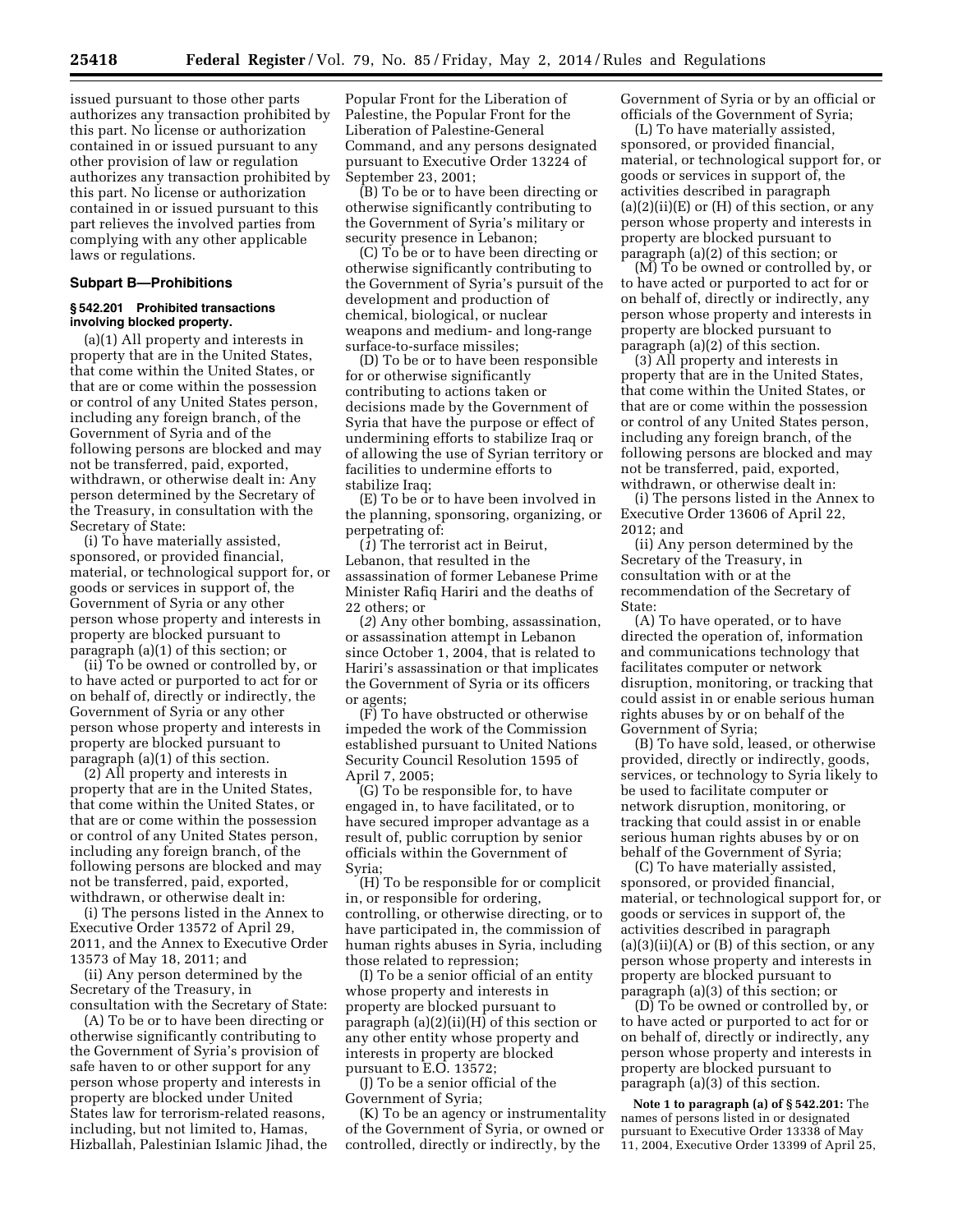2006, Executive Order 13460 of February 13, 2008, Executive Order 13572 of April 29, 2011, Executive Order 13573 of May 18, 2011, Executive Order 13582 of August 17, 2011, or identified pursuant to E.O. 13582, whose property and interests in property are blocked pursuant to paragraph  $(a)(1)$  or  $(2)$  of this section, are published in the **Federal Register** and incorporated into OFAC's Specially Designated Nationals and Blocked Persons List (''SDN List'') with the identifier ''[SYRIA].'' The names of persons listed in or designated pursuant to Executive Order 13606 of April 22, 2012, whose property and interests in property therefore are blocked pursuant to paragraph (a)(3) of this section, are published in the **Federal Register** and incorporated into the SDN List with the identifier ''[HRIT–SY].'' The SDN List is accessible through the following page on OFAC's Web site: *[www.treasury.gov/sdn.](http://www.treasury.gov/sdn)*  Additional information pertaining to the SDN List can be found in Appendix A to this chapter. *See* § 542.411 concerning entities that may not be listed on the SDN List but whose property and interests in property are nevertheless blocked pursuant to paragraph (a) of this section. Executive Order 13582 blocks the property and interests in property of the Government of Syria, as defined in § 542.305. The property and interests in property of persons falling within the definition of the term *Government of Syria*  are blocked pursuant to paragraph (a) of this section regardless of whether the names of such persons are published in the **Federal Register** or incorporated into the SDN List.

**Note 2 to paragraph (a) of § 542.201:** The International Emergency Economic Powers Act (50 U.S.C. 1701–1706), in section 203 (50 U.S.C. 1702), authorizes the blocking of property and interests in property of a person during the pendency of an investigation. The names of persons whose property and interests in property are blocked pending investigation pursuant to paragraph (a) of this section also are published in the **Federal Register** and incorporated into the SDN List with the identifier ''[BPI–SYRIA]'' or ''[BPI– HRIT–SY],'' as applicable.

**Note 3 to paragraph (a) of § 542.201:**  Sections 501.806 and 501.807 of this chapter describe the procedures to be followed by persons seeking, respectively, the unblocking of funds that they believe were blocked due to mistaken identity, or administrative reconsideration of their status as the Government of Syria or any other person whose property and interests in property are blocked pursuant to paragraph (a) of this section.

(b) The prohibitions in paragraph (a) of this section include, but are not limited to, prohibitions on the following transactions:

(1) The making of any contribution or provision of funds, goods, or services by, to, or for the benefit of any person whose property and interests in property are blocked pursuant to paragraph (a) of this section; and

(2) The receipt of any contribution or provision of funds, goods, or services

from any person whose property and interests in property are blocked pursuant to paragraph (a) of this section.

(c) Unless authorized by this part or by a specific license expressly referring to this section, any dealing in any security (or evidence thereof) held within the possession or control of a U.S. person and either registered or inscribed in the name of, or known to be held for the benefit of, or issued by, the Government of Syria or any other person whose property and interests in property are blocked pursuant to paragraph (a) of this section is prohibited. This prohibition includes but is not limited to the transfer (including the transfer on the books of any issuer or agent thereof), disposition, transportation, importation, exportation, or withdrawal of, or the endorsement or guaranty of signatures on, any such security on or after the effective date. This prohibition applies irrespective of the fact that at any time (whether prior to, on, or subsequent to the effective date) the registered or inscribed owner of any such security may have or might appear to have assigned, transferred, or otherwise disposed of the security.

(d) The prohibitions in paragraph (a) of this section apply except to the extent transactions are authorized by regulations, orders, directives, rulings, instructions, licenses, or otherwise, and notwithstanding any contracts entered into or any license or permit granted prior to the effective date.

# **§ 542.202 Effect of transfers violating the provisions of this part.**

(a) Any transfer after the effective date that is in violation of any provision of this part or of any regulation, order, directive, ruling, instruction, or license issued pursuant to this part, and that involves any property or interest in property blocked pursuant to § 542.201(a), is null and void and shall not be the basis for the assertion or recognition of any interest in or right, remedy, power, or privilege with respect to such property or property interest.

(b) No transfer before the effective date shall be the basis for the assertion or recognition of any right, remedy, power, or privilege with respect to, or any interest in, any property or interest in property blocked pursuant to § 542.201(a), unless the person who holds or maintains such property, prior to that date, had written notice of the transfer or by any written evidence had recognized such transfer.

(c) Unless otherwise provided, a license or other authorization issued by OFAC before, during, or after a transfer shall validate such transfer or make it enforceable to the same extent that it

would be valid or enforceable but for the provisions of this part and any regulation, order, directive, ruling, instruction, or license issued pursuant to this part.

(d) Transfers of property that otherwise would be null and void or unenforceable by virtue of the provisions of this section shall not be deemed to be null and void or unenforceable as to any person with whom such property is or was held or maintained (and as to such person only) in cases in which such person is able to establish to the satisfaction of OFAC each of the following:

(1) Such transfer did not represent a willful violation of the provisions of this part by the person with whom such property is or was held or maintained (and as to such person only);

(2) The person with whom such property is or was held or maintained did not have reasonable cause to know or suspect, in view of all the facts and circumstances known or available to such person, that such transfer required a license or authorization issued pursuant to this part and was not so licensed or authorized, or, if a license or authorization did purport to cover the transfer, that such license or authorization had been obtained by misrepresentation of a third party or withholding of material facts or was otherwise fraudulently obtained; and

(3) The person with whom such property is or was held or maintained filed with OFAC a report setting forth in full the circumstances relating to such transfer promptly upon discovery that:

(i) Such transfer was in violation of the provisions of this part or any regulation, ruling, instruction, license, or other directive or authorization issued pursuant to this part;

(ii) Such transfer was not licensed or authorized by OFAC; or

(iii) If a license did purport to cover the transfer, such license had been obtained by misrepresentation of a third party or withholding of material facts or was otherwise fraudulently obtained.

**Note to paragraph (d) of § 542.202:** The filing of a report in accordance with the provisions of paragraph (d)(3) of this section shall not be deemed evidence that the terms of paragraphs (d)(1) and (2) of this section have been satisfied.

(e) Unless licensed pursuant to this part, any attachment, judgment, decree, lien, execution, garnishment, or other judicial process is null and void with respect to any property and interests in property blocked pursuant to § 542.201(a).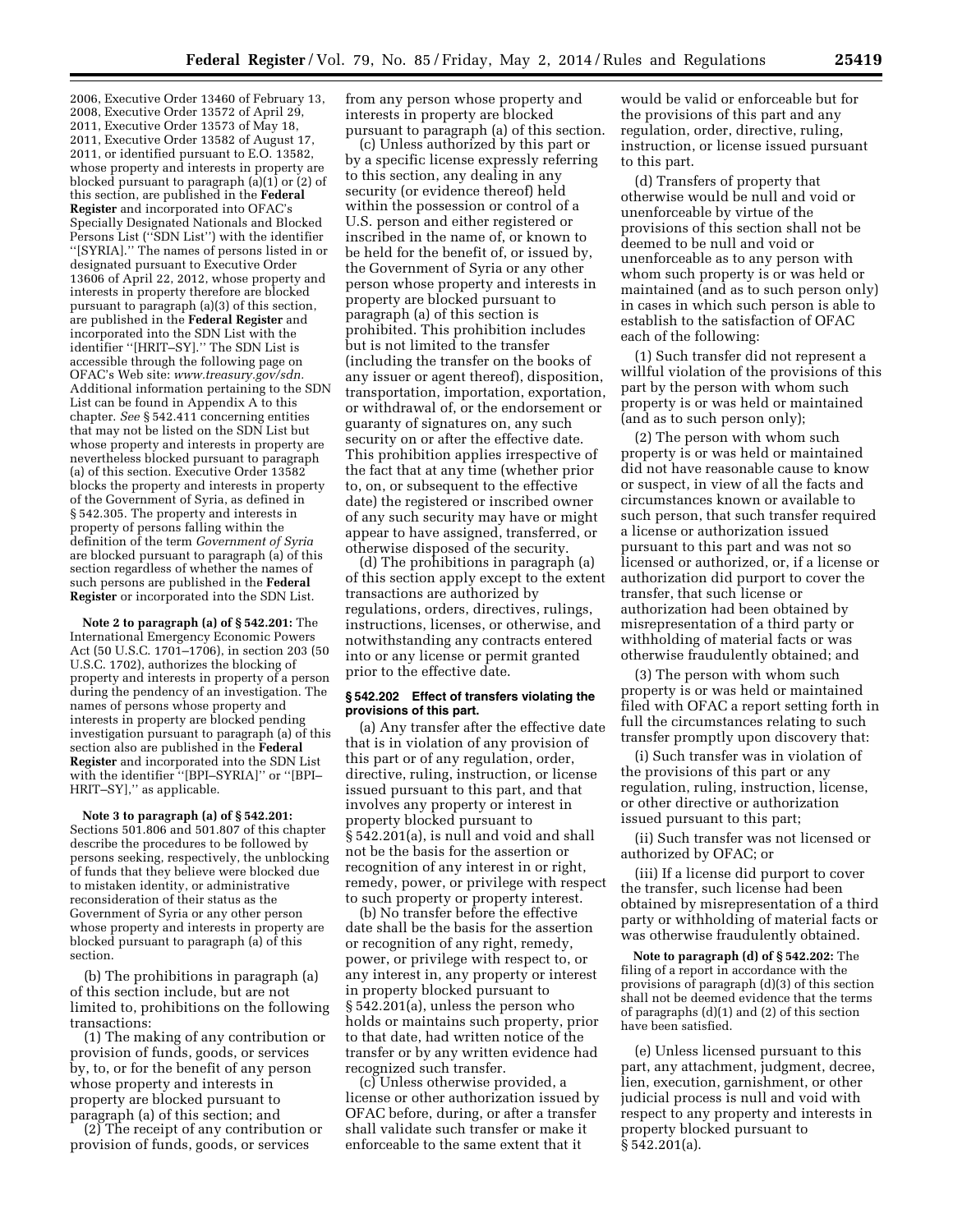#### **§ 542.203 Holding of funds in interestbearing accounts; investment and reinvestment.**

(a) Except as provided in paragraphs (e) or (f) of this section, or as otherwise directed by OFAC, any U.S. person holding funds, such as currency, bank deposits, or liquidated financial obligations, subject to § 542.201(a) shall hold or place such funds in a blocked interest-bearing account located in the United States.

(b)(1) For purposes of this section, the term *blocked interest-bearing account*  means a blocked account:

(i) In a federally-insured U.S. bank, thrift institution, or credit union, provided the funds are earning interest at rates that are commercially reasonable; or

(ii) With a broker or dealer registered with the Securities and Exchange Commission under the Securities Exchange Act of 1934 (15 U.S.C. 78a *et seq.*), provided the funds are invested in a money market fund or in U.S. Treasury bills.

(2) Funds held or placed in a blocked account pursuant to paragraph (a) of this section may not be invested in instruments the maturity of which exceeds 180 days.

(c) For purposes of this section, a rate is commercially reasonable if it is the rate currently offered to other depositors on deposits or instruments of comparable size and maturity.

(d) For purposes of this section, if interest is credited to a separate blocked account or subaccount, the name of the account party on each account must be the same.

(e) Blocked funds held in instruments the maturity of which exceeds 180 days at the time the funds become subject to § 542.201(a) may continue to be held until maturity in the original instrument, provided any interest, earnings, or other proceeds derived therefrom are paid into a blocked interest-bearing account in accordance with paragraphs (a) or (f) of this section.

(f) Blocked funds held in accounts or instruments outside the United States at the time the funds become subject to § 542.201(a) may continue to be held in the same type of accounts or instruments, provided the funds earn interest at rates that are commercially reasonable.

(g) This section does not create an affirmative obligation for the holder of blocked tangible property, such as chattels or real estate, or of other blocked property, such as debt or equity securities, to sell or liquidate such property. However, OFAC may issue licenses permitting or directing such sales or liquidation in appropriate cases.

(h) Funds subject to this section may not be held, invested, or reinvested in a manner that provides immediate financial or economic benefit or access to any person whose property and interests in property are blocked pursuant to § 542.201(a), nor may their holder cooperate in or facilitate the pledging or other attempted use as collateral of blocked funds or other assets.

# **§ 542.204 Expenses of maintaining blocked physical property; liquidation of blocked property.**

(a) Except as otherwise authorized, and notwithstanding the existence of any rights or obligations conferred or imposed by any international agreement or contract entered into or any license or permit granted prior to the effective date, all expenses incident to the maintenance of physical property blocked pursuant to § 542.201(a) shall be the responsibility of the owners or operators of such property, which expenses shall not be met from blocked funds.

(b) Property blocked pursuant to § 542.201(a) may, in the discretion of OFAC, be sold or liquidated and the net proceeds placed in a blocked interestbearing account in the name of the owner of the property.

#### **§ 542.205 Evasions; attempts; causing violations; conspiracies.**

(a) Any transaction by a U.S. person or within the United States that evades or avoids, has the purpose of evading or avoiding, causes a violation of, or attempts to violate any of the prohibitions set forth in this part is prohibited.

(b) Any conspiracy formed to violate any of the prohibitions set forth in this part is prohibited.

# **§ 542.206 Prohibited new investment in Syria.**

Except as otherwise authorized, new investment, as defined in § 542.311, in Syria by a United States person, wherever located, is prohibited.

# **§ 542.207 Prohibited exportation, reexportation, sale, or supply of services to Syria.**

Except as otherwise authorized, the exportation, reexportation, sale, or supply, directly or indirectly, from the United States, or by a United States person, wherever located, of any services to Syria is prohibited.

#### **§ 542.208 Prohibited importation of petroleum or petroleum products of Syrian origin.**

Except as otherwise authorized, the importation into the United States of

petroleum or petroleum products of Syrian origin is prohibited.

# **§ 542.209 Prohibited transactions or dealings in or related to petroleum or petroleum products of Syrian origin.**

Except as otherwise authorized, any transaction or dealing by a United States person, wherever located, including purchasing, selling, transporting, swapping, brokering, approving, financing, facilitating, or guaranteeing, in or related to petroleum or petroleum products of Syrian origin is prohibited.

# **§ 542.210 Prohibited facilitation.**

Except as otherwise authorized, United States persons, wherever located, are prohibited from approving, financing, facilitating, or guaranteeing a transaction by a foreign person where the transaction by that foreign person would be prohibited by §§ 542.206, 542.207, 542.208, or 542.209 of this part if performed by a United States person or within the United States.

# **§ 542.211 Exempt transactions.**

(a) *Personal communications.* Except as set forth in paragraph (e) of this section, the prohibitions contained in this part do not apply to any postal, telegraphic, telephonic, or other personal communication that does not involve the transfer of anything of value.

(b) *Information or informational materials.* (1) Except as set forth in paragraph (e) of this section, the prohibitions contained in this part do not apply to the importation from any country and the exportation to any country of any information or informational materials, as defined in § 542.307, whether commercial or otherwise, regardless of format or medium of transmission.

(2) This section does not exempt from regulation or authorize transactions related to information or informational materials not fully created and in existence at the date of the transactions, or to the substantive or artistic alteration or enhancement of informational materials, or to the provision of marketing and business consulting services. Such prohibited transactions include, but are not limited to, payment of advances for information or informational materials not yet created and completed (with the exception of prepaid subscriptions for widely circulated magazines and other periodical publications); provision of services to market, produce or coproduce, create, or assist in the creation of information or informational materials; and payment of royalties with respect to income received for enhancements or alterations made by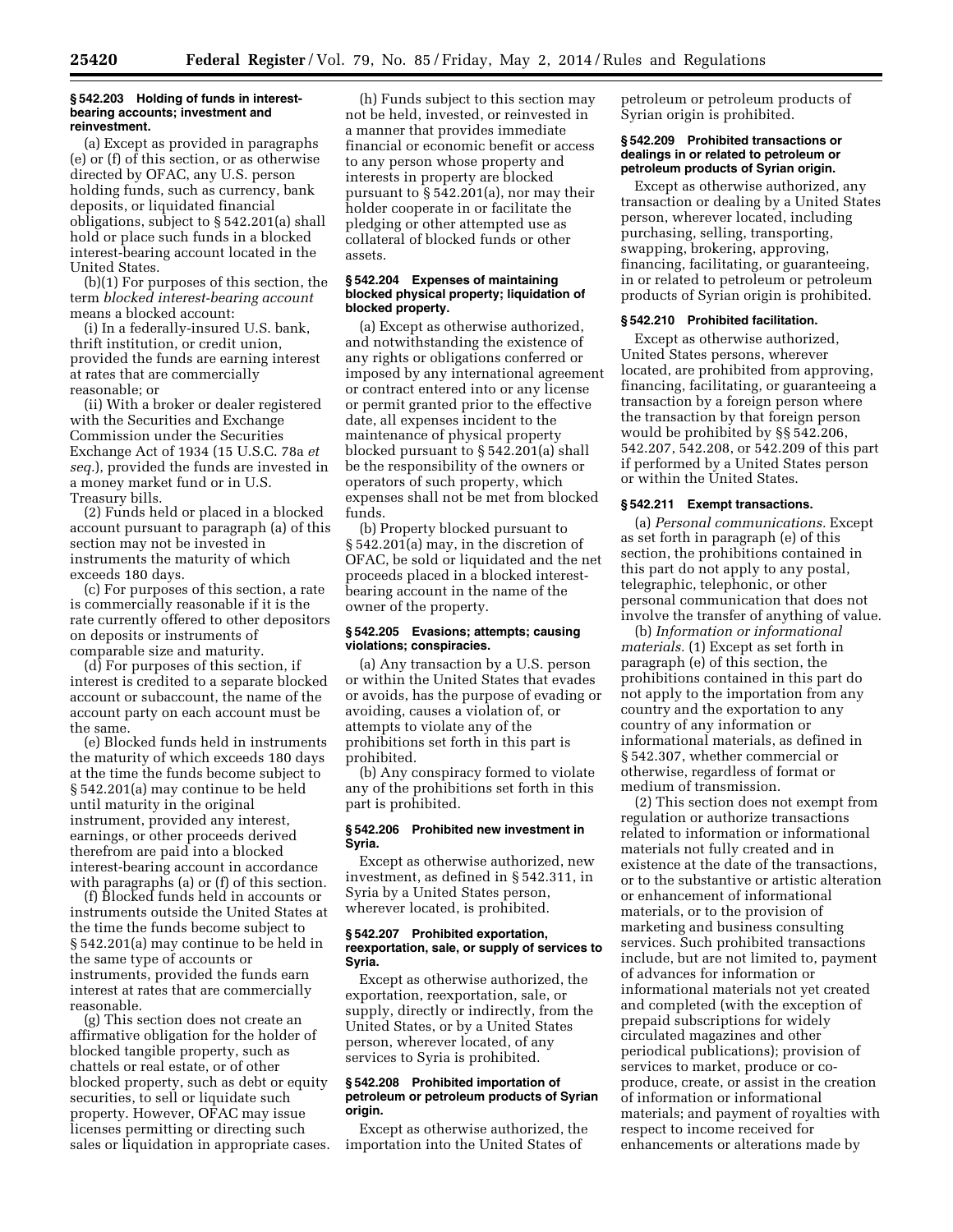U.S. persons to such information or informational materials.

(3) This section does not exempt or authorize transactions incident to the exportation of software subject to the Export Administration Regulations, 15 CFR parts 730 through 774, or to the exportation of goods (including software) or technology for use in the transmission of any data, or to the provision, sale, or leasing of capacity on telecommunications transmission facilities (such as satellite or terrestrial network connectivity) for use in the transmission of any data. The exportation of such items or services and the provision, sale, or leasing of such capacity or facilities to Syria or to the Government of Syria or any other person whose property and interests in property are blocked pursuant to § 542.201(a) are prohibited.

**Note 1 to paragraph (b)(3) of § 542.211:** *See*  § 542.510 for a general license authorizing the exportation or reexportation of certain items and services to Syria.

**Note 2 to paragraph (b)(3) of § 542.211:** *See*  § 542.511 for a general license authorizing the exportation to persons in Syria of certain services incident to the exchange of personal communications over the Internet.

(c) *Travel.* Except as set forth in paragraph (e) of this section, the prohibitions contained in this part do not apply to transactions ordinarily incident to travel to or from any country, including importation or exportation of accompanied baggage for personal use, maintenance within any country including payment of living expenses and acquisition of goods or services for personal use, and arrangement or facilitation of such travel including nonscheduled air, sea, or land voyages.

(d) *Official business.* The prohibitions contained in this part, other than those in § 542.201(a)(2), do not apply to transactions for the conduct of the official business of the Federal Government by employees, grantees, or contractors thereof.

**Note to paragraph (d) of § 542.211:** *See*  § 542.522 for a general license authorizing transactions for the conduct of the official business of the Federal Government prohibited by § 542.201(a)(2).

(e) The exemptions described in this section do not apply to any transactions involving property or interests in property of certain persons whose property and interests in property are blocked pursuant to E.O. 13399.

**Note to paragraph (e) of § 542.211:** As of the date of publication in the **Federal Register**, no persons have been designated by OFAC pursuant to E.O. 13399.

# **Subpart C—General Definitions**

# **§ 542.300 Applicability of definitions.**

The definitions in this subpart apply throughout the entire part.

# **§ 542.301 Blocked account; blocked property.**

The terms *blocked account* and *blocked property* shall mean any account or property subject to the prohibitions in § 542.201 held in the name of the Government of Syria or any other person whose property and interests in property are blocked pursuant to § 542.201(a), or in which such person has an interest, and with respect to which payments, transfers, exportations, withdrawals, or other dealings may not be made or effected except pursuant to an authorization or license from OFAC expressly authorizing such action.

**Note to § 542.301:** *See* § 542.411 concerning the blocked status of property and interests in property of an entity that is 50 percent or more owned by a person whose property and interests in property are blocked pursuant to § 542.201(a).

#### **§ 542.302 Effective date.**

The term *effective date* refers to the effective date of the applicable prohibitions and directives contained in this part as follows:

(a) With respect to prohibited transfers or other dealings in blocked property and interests in property of the Government of Syria, as defined in § 542.305, 12:01 a.m. eastern daylight time, August 18, 2011;

(b) With respect to a person whose property and interests in property are blocked pursuant to  $\S 542.201(a)(2)(i)$ , 1:00 p.m. eastern daylight time, April 29, 2011, for persons listed in the Annex to Executive Order 13572 of April 29, 2011, and 1:00 p.m. eastern daylight time, May 18, 2011, for persons listed in the Annex to Executive Order 13573 of May 18, 2011;

(c) With respect to a person whose property and interests in property are blocked pursuant to § 542.201(a)(3)(i), 12:01 a.m. eastern daylight time, April 23, 2012;

(d) With respect to a person whose property and interests in property are otherwise blocked pursuant to § 542.201(a), the earlier of the date of actual or constructive notice that such person's property and interests in property are blocked; and

(e) With respect to the prohibitions set forth in §§ 542.206 through 542.210, 12:01 a.m. eastern daylight time, August 18, 2011.

# **§ 542.303 Entity.**

The term *entity* means a partnership, association, trust, joint venture, corporation, group, subgroup, or other organization.

# **§ 542.304 Financial, material, or technological support.**

The term *financial, material, or technological support,* as used in § 542.201(a)(1)(i), (a)(2)(ii)(L), and  $(a)(3)(ii)(C)$ , means any property, tangible or intangible, including but not limited to currency, financial instruments, securities, or any other transmission of value; weapons or related materiel; chemical or biological agents; explosives; false documentation or identification; communications equipment; computers; electronic or other devices or equipment; technologies; lodging; safe houses; facilities; vehicles or other means of transportation; or goods. ''Technologies'' as used in this definition means specific information necessary for the development, production, or use of a product, including related technical data such as blueprints, plans, diagrams, models, formulae, tables, engineering designs and specifications, manuals, or other recorded instructions.

# **§ 542.305 Government of Syria.**

The term *Government of Syria*  includes:

(a) The state and the Government of the Syrian Arab Republic, as well as any political subdivision, agency, or instrumentality thereof, including the Central Bank of Syria;

(b) Any entity owned or controlled, directly or indirectly, by the foregoing, including any corporation, partnership, association, or other entity in which the Government of Syria owns a 50 percent or greater interest or a controlling interest, and any entity which is otherwise controlled by that government;

(c) Any person that is, or has been, acting or purporting to act, directly or indirectly, for or on behalf of any of the foregoing; and

(d) Any other person determined by OFAC to be included within paragraphs (a) through (c) of this section.

**Note 1 to § 542.305:** The names of persons that OFAC has determined fall within this definition are published in the **Federal Register** and incorporated into OFAC's Specially Designated Nationals and Blocked Persons List (''SDN List'') with the identifier ''[SYRIA].'' The SDN List is accessible through the following page on OFAC's Web site: *[www.treasury.gov/sdn.](http://www.treasury.gov/sdn)* However, the property and interests in property of persons falling within the definition of the term *Government of Syria* are blocked pursuant to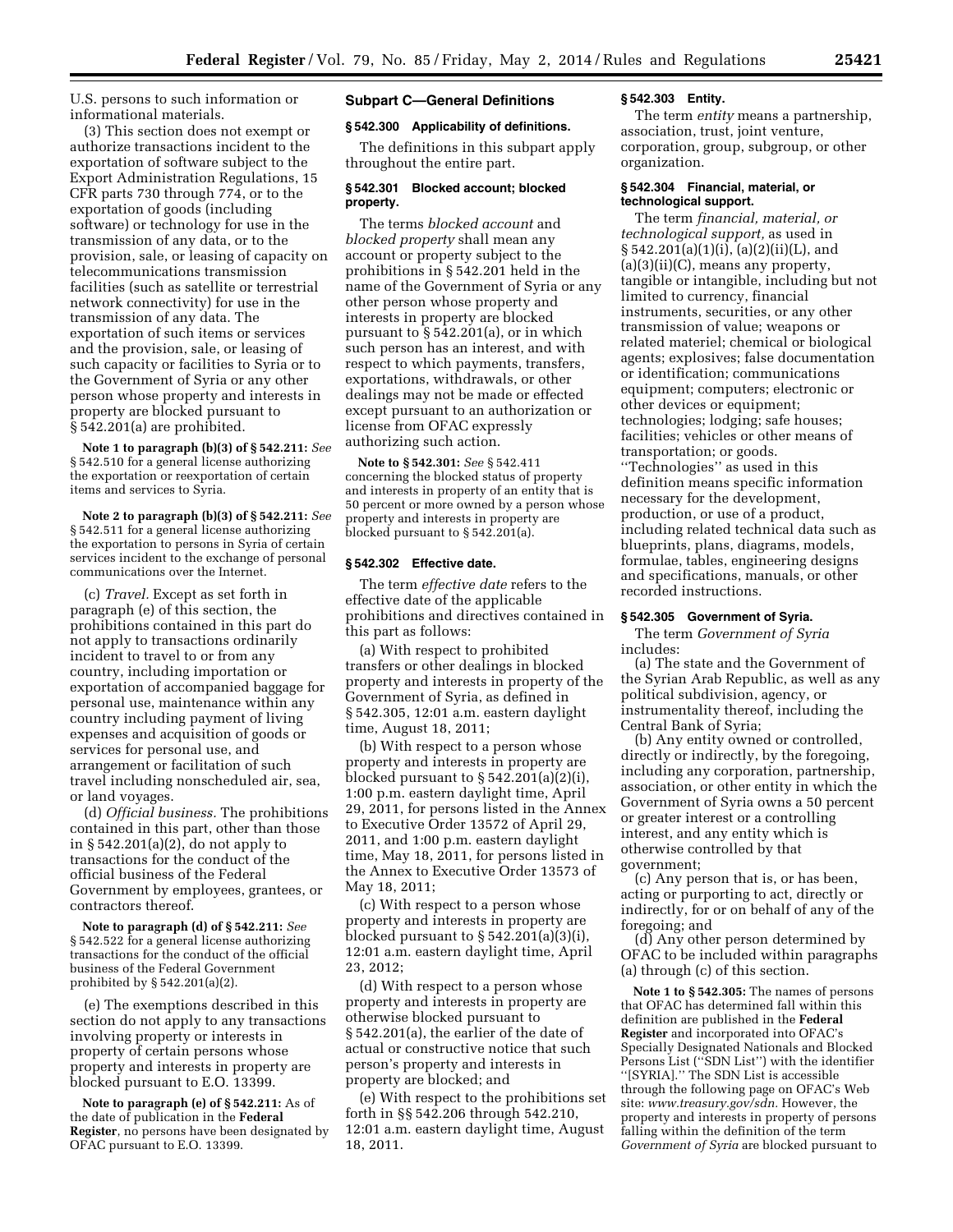§ 542.201(a) regardless of whether the names of such persons are published in the **Federal Register** or incorporated into the SDN List.

**Note 2 to § 542.305:** Section 501.807 of this chapter describes the procedures to be followed by persons seeking administrative reconsideration of OFAC's determination that they fall within the definition of the term *Government of Syria.* 

# **§ 542.306 Information and communications technology.**

The term *information and communications technology* means any hardware, software, or other product or service primarily intended to fulfill or enable the function of information processing and communication by electronic means, including transmission and display, including via the Internet.

# **§ 542.307 Information or informational materials.**

(a) The term *information or informational materials* includes, but is not limited to, publications, films, posters, phonograph records, photographs, microfilms, microfiche, tapes, compact disks, CD ROMs, artworks, and news wire feeds.

**Note to paragraph (a) of § 542.307:** To be considered *information or informational materials,* artworks must be classified under chapter subheading 9701, 9702, or 9703 of the Harmonized Tariff Schedule of the United States.

(b) The term *information or informational materials,* with respect to exports, does not include items:

(1) That were, as of April 30, 1994, or that thereafter become, controlled for export pursuant to section 5 of the Export Administration Act of 1979, 50 U.S.C. App. 2401–2420 (1979) (the ''EAA''), or section 6 of the EAA to the extent that such controls promote the nonproliferation or antiterrorism policies of the United States; or

(2) With respect to which acts are prohibited by 18 U.S.C. chapter 37.

# **§ 542.308 Interest.**

Except as otherwise provided in this part, the term *interest,* when used with respect to property (*e.g.,* ''an interest in property''), means an interest of any nature whatsoever, direct or indirect.

# **§ 542.309 Licenses; general and specific.**

(a) Except as otherwise provided in this part, the term *license* means any license or authorization contained in or issued pursuant to this part.

(b) The term *general license* means any license or authorization the terms of which are set forth in subpart E of this part or made available on OFAC's Web site: *[www.treasury.gov/ofac.](http://www.treasury.gov/ofac)* 

(c) The term *specific license* means any license or authorization issued pursuant to this part, but not set forth in subpart E of this part or made available on OFAC's Web site: *[www.treasury.gov/ofac.](http://www.treasury.gov/ofac)* 

**Note to § 542.309:** *See* § 501.801 of this chapter on licensing procedures.

# **§ 542.310 Loans or other extensions of credit.**

The term *loans or other extensions of credit* means any transfer or extension of funds or credit on the basis of an obligation to repay, or any assumption or guarantee of the obligation of another to repay an extension of funds or credit, including but not limited to: Overdrafts; currency swaps; purchases of debt securities issued by the Government of Syria; purchases of a loan made by another person; sales of financial assets subject to an agreement to repurchase; renewals or refinancings whereby funds or credits are transferred to or extended to a prohibited borrower or prohibited recipient; the issuance of standby letters of credit; and drawdowns on existing lines of credit.

#### **§ 542.311 New investment.**

The term *new investment* means a transaction after 12:01 a.m. eastern daylight time, August 18, 2011, that constitutes:

(a) A commitment or contribution of funds or other assets; or

(b) A loan or other extension of credit as defined in § 542.310.

# **§ 542.312 OFAC.**

The term *OFAC* means the Department of the Treasury's Office of Foreign Assets Control.

# **§ 542.313 Person.**

The term *person* means an individual or entity.

# **§ 542.314 Petroleum or petroleum products of Syrian origin.**

The term *petroleum or petroleum products of Syrian origin* means petroleum or petroleum products of Syrian origin pursuant to Country of Origin definitions of U.S. Customs and Border Protection.

# **§ 542.315 Property; property interest.**

The terms *property* and *property interest* include, but are not limited to, money, checks, drafts, bullion, bank deposits, savings accounts, debts, indebtedness, obligations, notes, guarantees, debentures, stocks, bonds, coupons, any other financial instruments, bankers acceptances, mortgages, pledges, liens or other rights in the nature of security, warehouse

receipts, bills of lading, trust receipts, bills of sale, any other evidences of title, ownership or indebtedness, letters of credit and any documents relating to any rights or obligations thereunder, powers of attorney, goods, wares, merchandise, chattels, stocks on hand, ships, goods on ships, real estate mortgages, deeds of trust, vendors' sales agreements, land contracts, leaseholds, ground rents, real estate and any other interest therein, options, negotiable instruments, trade acceptances, royalties, book accounts, accounts payable, judgments, patents, trademarks or copyrights, insurance policies, safe deposit boxes and their contents, annuities, pooling agreements, services of any nature whatsoever, contracts of any nature whatsoever, and any other property, real, personal, or mixed, tangible or intangible, or interest or interests therein, present, future, or contingent.

# **§ 542.316 Syria; Syrian.**

The term *Syria* means the territory of Syria and any other territory or marine area, including the exclusive economic zone and continental shelf, over which the Government of Syria claims sovereignty, sovereign rights, or jurisdiction, provided that the Government of Syria exercises partial or total de facto control over the area or derives a benefit from economic activity in the area pursuant to an international agreement. The term *Syrian* means pertaining to Syria, as defined in this section.

# **§ 542.317 Transfer.**

The term *transfer* means any actual or purported act or transaction, whether or not evidenced by writing, and whether or not done or performed within the United States, the purpose, intent, or effect of which is to create, surrender, release, convey, transfer, or alter, directly or indirectly, any right, remedy, power, privilege, or interest with respect to any property. Without limitation on the foregoing, it shall include the making, execution, or delivery of any assignment, power, conveyance, check, declaration, deed, deed of trust, power of attorney, power of appointment, bill of sale, mortgage, receipt, agreement, contract, certificate, gift, sale, affidavit, or statement; the making of any payment; the setting off of any obligation or credit; the appointment of any agent, trustee, or fiduciary; the creation or transfer of any lien; the issuance, docketing, filing, or levy of or under any judgment, decree, attachment, injunction, execution, or other judicial or administrative process or order, or the service of any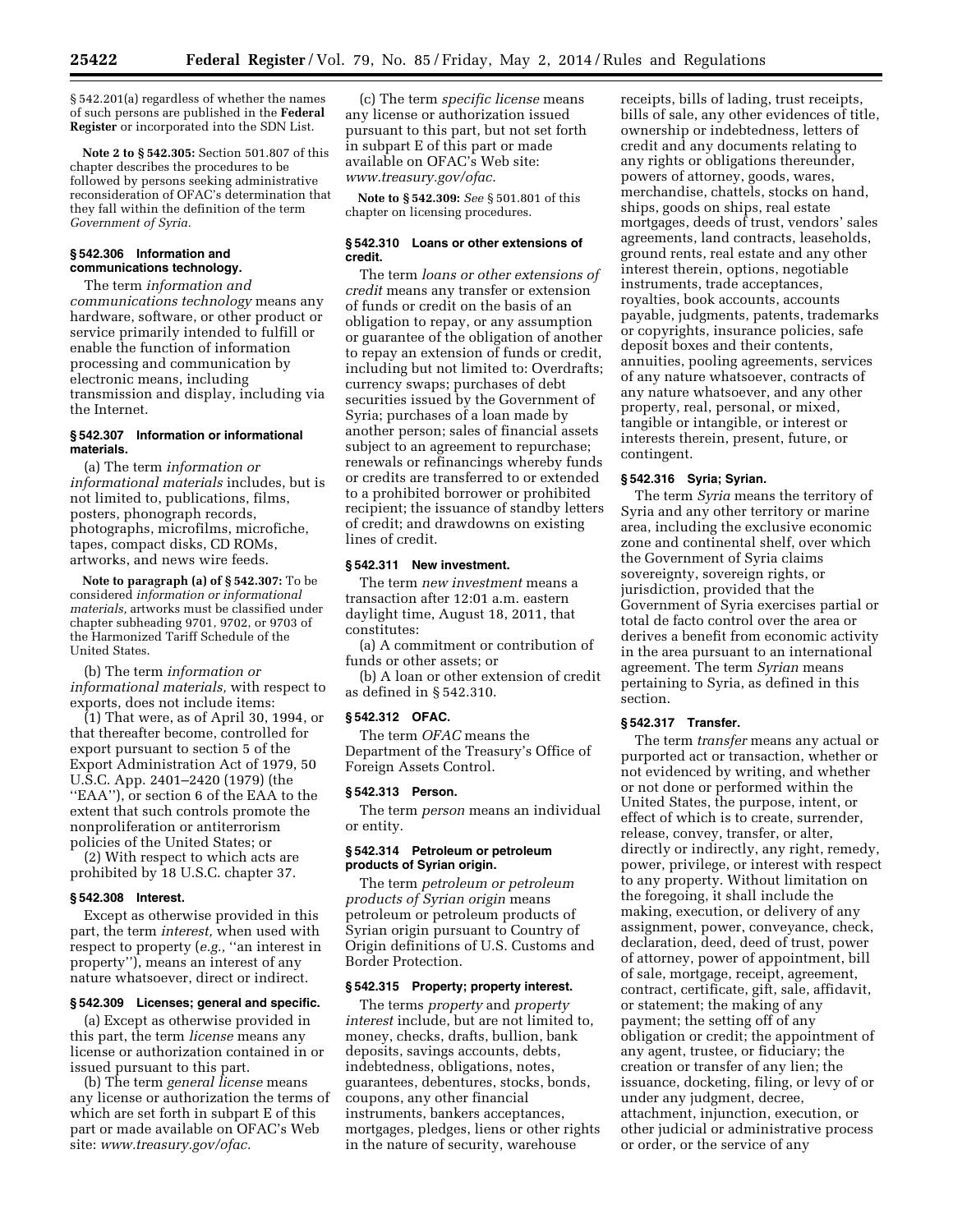garnishment; the acquisition of any interest of any nature whatsoever by reason of a judgment or decree of any foreign country; the fulfillment of any condition; the exercise of any power of appointment, power of attorney, or other power; or the acquisition, disposition, transportation, importation, exportation, or withdrawal of any security.

# **§ 542.318 United States.**

The term *United States* means the United States, its territories and possessions, and all areas under the jurisdiction or authority thereof.

#### **§ 542.319 United States person; U.S. person.**

The term *United States person* or *U.S. person* means any United States citizen, permanent resident alien, entity organized under the laws of the United States or any jurisdiction within the United States (including foreign branches), or any person in the United States.

#### **§ 542.320 U.S. depository institution.**

The term *U.S. depository institution*  means any entity (including its foreign branches) organized under the laws of the United States or any jurisdiction within the United States, or any agency, office, or branch located in the United States of a foreign entity, that is engaged primarily in the business of banking (for example, banks, savings banks, savings associations, credit unions, trust companies, and United States bank holding companies) and is subject to regulation by federal or state banking authorities.

#### **§ 542.321 U.S. financial institution.**

The term *U.S. financial institution*  means any U.S. entity (including its foreign branches) that is engaged in the business of accepting deposits, making, granting, transferring, holding, or brokering a loan or other extension of credit, or purchasing or selling foreign exchange, securities, commodity futures or options, or procuring purchasers and sellers thereof, as principal or agent. It includes but is not limited to depository institutions, banks, savings banks, trust companies, securities brokers and dealers, commodity futures and options brokers and dealers, forward contract and foreign exchange merchants, securities and commodities exchanges, clearing corporations, investment companies, employee benefit plans, and U.S. holding companies, U.S. affiliates, or U.S. subsidiaries of any of the foregoing. This term includes those branches, offices, and agencies of foreign financial institutions that are located in the United States, but not

such institutions' foreign branches, offices, or agencies.

# **§ 542.322 U.S. registered broker or dealer in securities.**

The term *U.S. registered broker or dealer in securities* means any U.S. citizen, permanent resident alien, or entity organized under the laws of the United States or of any jurisdiction within the United States (including its foreign branches), or any agency, office, or branch of a foreign entity located in the United States, that:

(a) Is a ''broker'' or ''dealer'' in securities within the meanings set forth in the Securities Exchange Act of 1934;

(b) Holds or clears customer accounts; and

(c) Is registered with the Securities and Exchange Commission under the Securities Exchange Act of 1934.

# **§ 542.323 U.S. registered money transmitter.**

The term *U.S. registered money transmitter* means any U.S. citizen, permanent resident alien, or entity organized under the laws of the United States or of any jurisdiction within the United States, including its foreign branches, or any agency, office, or branch of a foreign entity located in the United States, that is a money transmitter, as defined in 31 CFR 1010.100(ff)(5), and that is registered pursuant to 31 CFR 1022.380.

# **Subpart D—Interpretations**

# **§ 542.401 Reference to amended sections.**

Except as otherwise specified, reference to any provision in or appendix to this part or chapter or to any regulation, ruling, order, instruction, directive, or license issued pursuant to this part refers to the same as currently amended.

#### **§ 542.402 Effect of amendment.**

Unless otherwise specifically provided, any amendment, modification, or revocation of any provision in or appendix to this part or chapter or of any order, regulation, ruling, instruction, or license issued by OFAC does not affect any act done or omitted, or any civil or criminal proceeding commenced or pending, prior to such amendment, modification, or revocation. All penalties, forfeitures, and liabilities under any such order, regulation, ruling, instruction, or license continue and may be enforced as if such amendment, modification, or revocation had not been made.

#### **§ 542.403 Termination and acquisition of an interest in blocked property.**

(a) Whenever a transaction licensed or authorized by or pursuant to this part results in the transfer of property (including any property interest) away from the Government of Syria or any other person whose property and interests in property are blocked pursuant to § 542.201(a), such property shall no longer be deemed to be property blocked pursuant to § 542.201(a), unless there exists in the property another interest that is blocked pursuant to § 542.201(a), the transfer of which has not been effected pursuant to license or other authorization.

(b) Unless otherwise specifically provided in a license or authorization issued pursuant to this part, if property (including any property interest) is transferred or attempted to be transferred to the Government of Syria or any other person whose property and interests in property are blocked pursuant to § 542.201(a), such property shall be deemed to be property in which such a person has an interest and therefore blocked.

# **§ 542.404 Transactions ordinarily incident to a licensed transaction.**

(a) Any transaction ordinarily incident to a licensed transaction and necessary to give effect thereto is also authorized, except:

(1) An ordinarily incident transaction, not explicitly authorized within the terms of the license, by or with the Government of Syria or any other person whose property and interests in property are blocked pursuant to § 542.201(a); or

(2) An ordinarily incident transaction, not explicitly authorized within the terms of the license, involving a debit to a blocked account or a transfer of blocked property.

(b) *Example.* A license authorizing a person to complete a securities sale involving Company A, whose property and interests in property are blocked pursuant to § 542.201(a), also authorizes other persons to engage in activities that are ordinarily incident and necessary to complete the sale, including transactions by the buyer, broker, transfer agents, and banks, provided that such other persons are not themselves persons whose property and interests in property are blocked pursuant to § 542.201(a).

# **§ 542.405 Exportation, reexportation, sale, or supply of services; provision of services.**

(a) The prohibition on the exportation, reexportation, sale, or supply of services contained in § 542.207 applies to services performed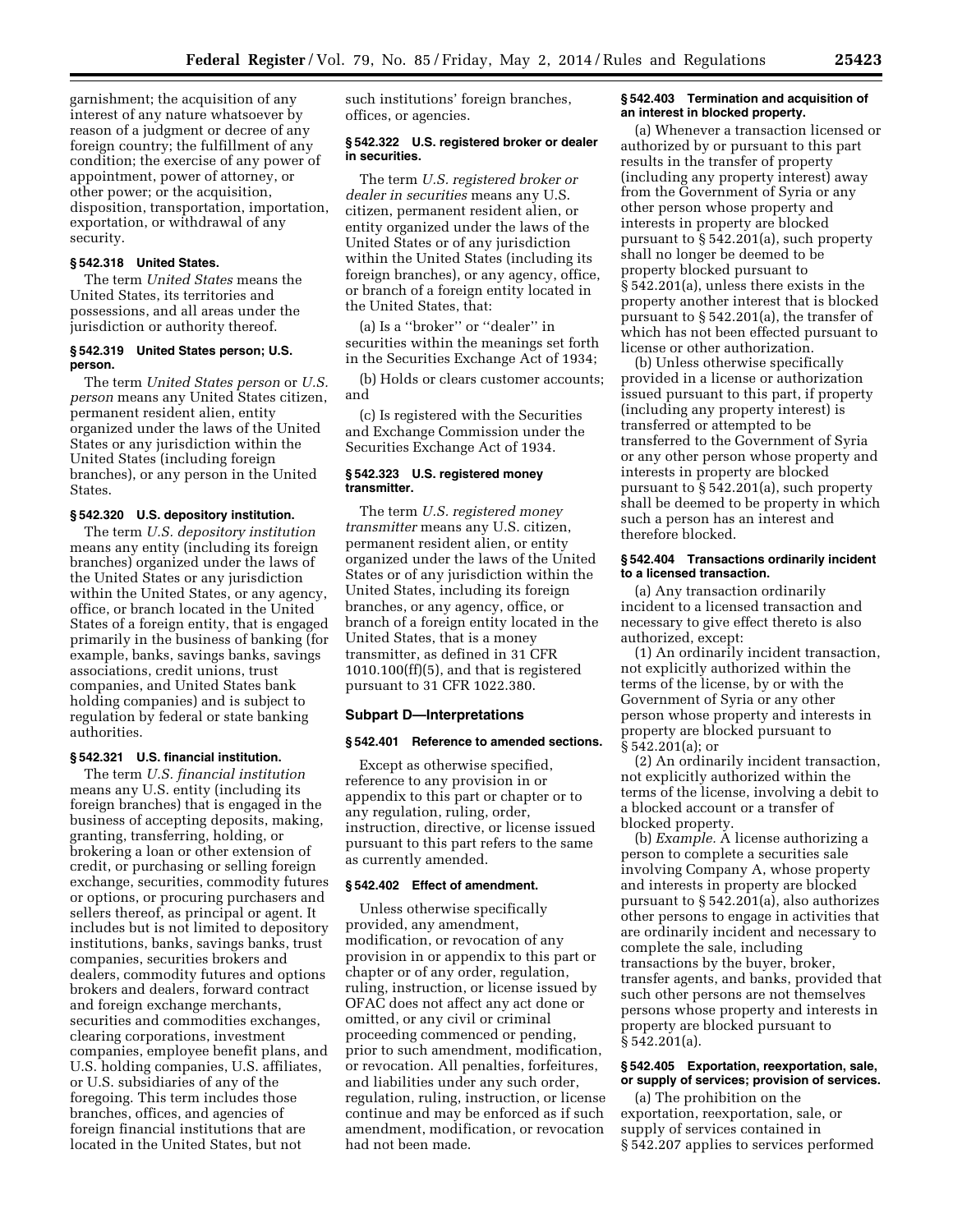on behalf of a person in Syria or the Government of Syria or where the benefit of such services is otherwise received in Syria, if such services are performed:

(1) In the United States, or

(2) Outside the United States by a United States person, including by a foreign branch of an entity located in the United States.

(b) The benefit of services performed anywhere in the world on behalf of the Government of Syria is presumed to be received in Syria.

(c) The prohibitions contained in § 542.201 apply to services performed in the United States or by U.S. persons, wherever located, including by a foreign branch of an entity located in the United States:

(1) On behalf of or for the benefit of the Government of Syria or any other person whose property and interests in property are blocked pursuant to § 542.201(a);

(2) With respect to property interests of the Government of Syria or any other person whose property and interests in property are blocked pursuant to § 542.201(a).

(d) *Examples.* (1) U.S. persons may not, except as authorized by or pursuant to this part, provide legal, accounting, financial, brokering, freight forwarding, transportation, public relations, or other services to any person in Syria or to the Government of Syria or any other person whose property and interests in property are blocked pursuant to § 542.201(a).

(2) A U.S. person is engaged in a prohibited exportation of services to Syria when it extends credit to a thirdcountry firm specifically to enable that firm to manufacture goods for sale to Syria or the Government of Syria.

**Note to § 542.405:** *See* §§ 542.507 and 542.531 on licensing policy with regard to the provision of certain legal and medical services.

#### **§ 542.406 Offshore transactions involving blocked property.**

The prohibitions in § 542.201 on transactions or dealings involving blocked property apply to transactions by any U.S. person in a location outside the United States with respect to property held in the name of the Government of Syria or any other person whose property and interests in property are blocked pursuant to § 542.201(a).

# **§ 542.407 Payments from blocked accounts to satisfy obligations prohibited.**

Pursuant to § 542.201, no debits may be made to a blocked account to pay obligations to U.S. persons or other

persons, except as authorized by or pursuant to this part.

**Note to § 542.407:** *See also* § 542.502(e), which provides that no license or other authorization contained in or issued pursuant to this part authorizes transfers of or payments from blocked property or debits to blocked accounts unless the license or other authorization explicitly authorizes the transfer of or payment from blocked property or the debit to a blocked account.

# **§ 542.408 Charitable contributions.**

Unless specifically authorized by OFAC pursuant to this part, no charitable contribution of funds, goods, services, or technology, including contributions to relieve human suffering, such as food, clothing, or medicine, may be made by, to, or for the benefit of, or received from, the Government of Syria or any other person whose property and interests in property are blocked pursuant to § 542.201(a). For the purposes of this part, a contribution is made by, to, or for the benefit of, or received from, the Government of Syria or any other person whose property and interests in property are blocked pursuant to § 542.201(a) if made by, to, or in the name of, or received from or in the name of, such a person; if made by, to, or in the name of, or received from or in the name of, an entity or individual acting for or on behalf of, or owned or controlled by, such a person; or if made in an attempt to violate, to evade, or to avoid the bar on the provision of contributions by, to, or for the benefit of such a person, or the receipt of contributions from such a person.

# **§ 542.409 Credit extended and cards issued by U.S. financial institutions.**

The prohibition in § 542.201 on dealing in property subject to that section and the prohibition in § 542.207 on exporting services to Syria prohibit U.S. financial institutions from performing under any existing credit agreements, including, but not limited to, charge cards, debit cards, or other credit facilities issued by a U.S. financial institution to the Government of Syria or any other person whose property and interests in property are blocked pursuant to § 542.201(a).

#### **§ 542.410 Setoffs prohibited.**

A setoff against blocked property (including a blocked account), whether by a U.S. bank or other U.S. person, is a prohibited transfer under § 542.201 if effected after the effective date.

# **§ 542.411 Entities owned by a person whose property and interests in property are blocked.**

A person whose property and interests in property are blocked pursuant to § 542.201(a) has an interest in all property and interests in property of an entity in which it owns, directly or indirectly, a 50 percent or greater interest. The property and interests in property of such an entity, therefore, are blocked, and such an entity is a person whose property and interests in property are blocked pursuant to § 542.201(a), regardless of whether the entity itself is listed in the Annex to Executive Order 13572, the Annex to Executive Order 13573, or the Annex to Executive Order 13606, or designated pursuant to § 542.201(a).

**Note to § 542.411:** This section, which deals with the consequences of ownership of entities, in no way limits the definition of the Government of Syria in § 542.305, which includes within its definition other persons whose property and interests in property are blocked but who are not on the SDN list.

#### **§ 542.412 Transactions relating to Syrian petroleum or petroleum products from third countries; transshipments.**

(a) Transactions relating to goods containing petroleum or petroleum products of Syrian origin are not prohibited by § 542.208 or § 542.209 if the petroleum or petroleum products have been incorporated into manufactured products or substantially transformed in a third country by a person other than a United States person.

(b) Transactions relating to petroleum or petroleum products of Syrian origin that have not been incorporated into manufactured products or substantially transformed in a third country, including those that have been transshipped through a third country, are prohibited.

#### **§ 542.413 Facilitation; change of policies and procedures; referral of business opportunities offshore.**

With respect to § 542.210, a prohibited facilitation or approval of a transaction by a foreign person occurs, among other instances, when a United States person:

(a) Alters its operating policies or procedures, or those of a foreign affiliate, to permit a foreign affiliate to accept or perform a specific contract, engagement or transaction involving Syria or the Government of Syria without the approval of the United States person, where such transaction previously required approval by the United States person and such transaction by the foreign affiliate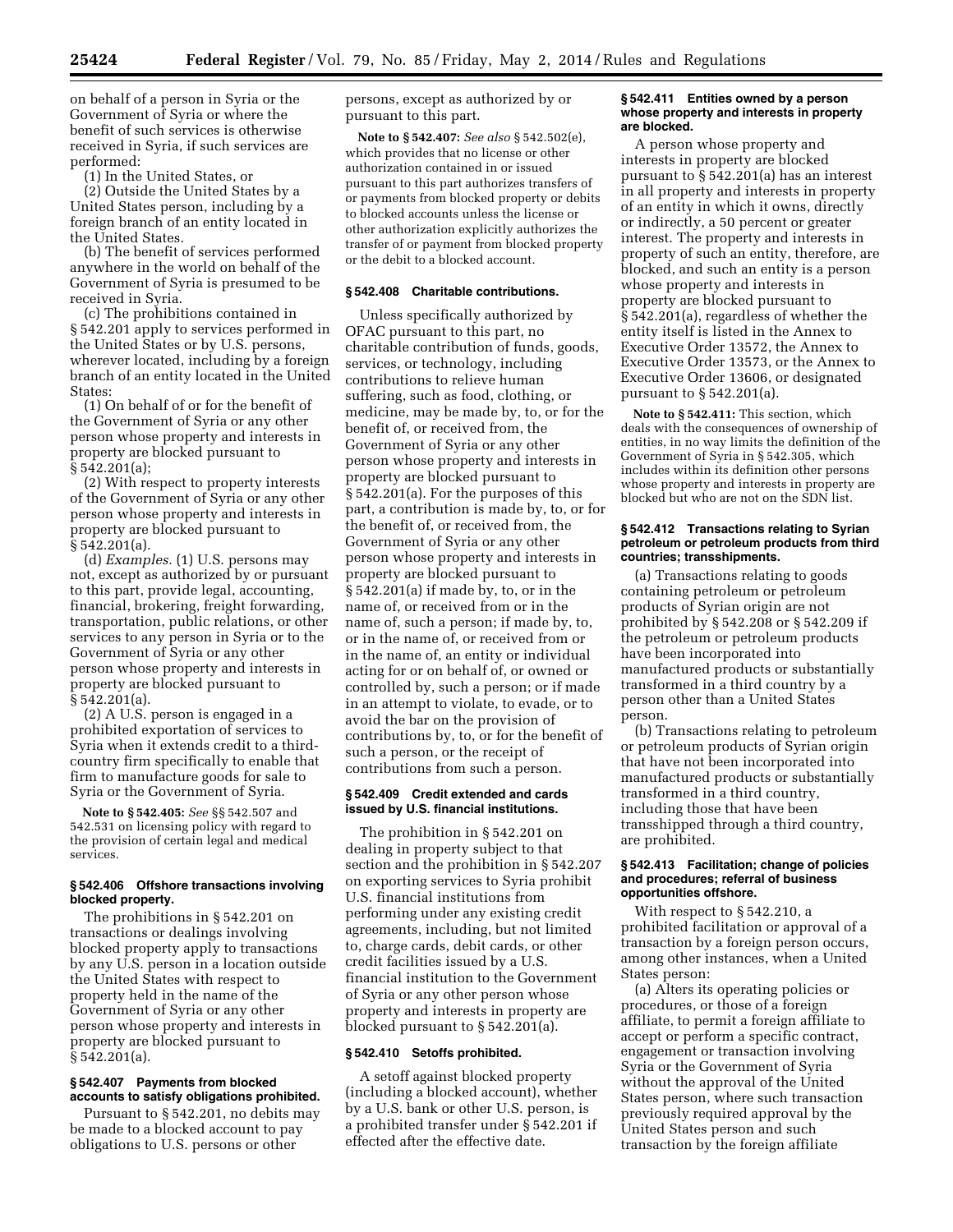would be prohibited by this part if performed directly by a United States person or from the United States;

(b) Refers to a foreign person purchase orders, requests for bids, or similar business opportunities involving Syria or the Government of Syria to which the United States person could not directly respond as a result of the prohibitions contained in this part; or

(c) Changes the operating policies and procedures of a particular affiliate with the specific purpose of facilitating transactions that would be prohibited by this part if performed by a United States person or from the United States.

# **Subpart E—Licenses, Authorizations, and Statements of Licensing Policy**

# **§ 542.501 General and specific licensing procedures.**

For provisions relating to licensing procedures, see part 501, subpart E of this chapter. Licensing actions taken pursuant to part 501 of this chapter with respect to the prohibitions contained in this part are considered actions taken pursuant to this part. General licenses and statements of licensing policy relating to this part also may be available through the Syria sanctions page on OFAC's Web site *[www.treasury.gov/ofac.](http://www.treasury.gov/ofac)* 

# **§ 542.502 Effect of license or authorization.**

(a) No license or other authorization contained in this part, or otherwise issued by OFAC, authorizes or validates any transaction effected prior to the issuance of such license or other authorization, unless specifically provided in such license or authorization.

(b) No regulation, ruling, instruction, or license authorizes any transaction prohibited under this part unless the regulation, ruling, instruction, or license is issued by OFAC and specifically refers to this part. No regulation, ruling, instruction, or license referring to this part shall be deemed to authorize any transaction prohibited by any other part of this chapter unless the regulation, ruling, instruction, or license specifically refers to such part.

(c) Any regulation, ruling, instruction, or license authorizing any transaction otherwise prohibited under this part has the effect of removing a prohibition contained in this part from the transaction, but only to the extent specifically stated by its terms. Unless the regulation, ruling, instruction, or license otherwise specifies, such an authorization does not create any right, duty, obligation, claim, or interest in, or with respect to, any property which

would not otherwise exist under ordinary principles of law.

(d) Nothing contained in this part shall be construed to supersede the requirements established under any other provision of law or to relieve a person from any requirement to obtain a license or other authorization from another department or agency of the U.S. Government in compliance with applicable laws and regulations subject to the jurisdiction of that department or agency. For example, exports of goods, services, or technical data which are not prohibited by this part or which do not require a license by OFAC, nevertheless may require authorization by the U.S. Department of Commerce, the U.S. Department of State, or other agencies of the U.S. Government. *See also*  § 542.701(f).

(e) No license or other authorization contained in or issued pursuant to this part authorizes transfers of or payments from blocked property or debits to blocked accounts unless the license or other authorization explicitly authorizes the transfer of or payment from blocked property or the debit to a blocked account.

(f) Any payment relating to a transaction authorized in or pursuant to this part that is routed through the U.S. financial system should reference the relevant OFAC general or specific license authorizing the payment to avoid the blocking or rejection of the transfer.

# **§ 542.503 Exclusion from licenses.**

OFAC reserves the right to exclude any person, property, transaction, or class thereof from the operation of any license or from the privileges conferred by any license. OFAC also reserves the right to restrict the applicability of any license to particular persons, property, transactions, or classes thereof. Such actions are binding upon actual or constructive notice of the exclusions or restrictions.

#### **§ 542.504 Payments and transfers to blocked accounts in U.S. financial institutions.**

Any payment of funds or transfer of credit in which the Government of Syria or any other person whose property and interests in property are blocked pursuant to § 542.201(a) has any interest that comes within the possession or control of a U.S. financial institution must be blocked in an account on the books of that financial institution. A transfer of funds or credit by a U.S. financial institution between blocked accounts in its branches or offices is authorized, provided that no transfer is made from an account within the

United States to an account held outside the United States, and further provided that a transfer from a blocked account may be made only to another blocked account held in the same name.

**Note to § 542.504:** *See* § 501.603 of this chapter for mandatory reporting requirements regarding financial transfers. *See also* § 542.203 concerning the obligation to hold blocked funds in interest-bearing accounts.

#### **§ 542.505 Entries in certain accounts for normal service charges authorized.**

(a) A U.S. financial institution is authorized to debit any blocked account held at that financial institution in payment or reimbursement for normal service charges owed it by the owner of that blocked account.

(b) As used in this section, the term *normal service charges* shall include charges in payment or reimbursement for interest due; cable, telegraph, Internet, or telephone charges; postage costs; custody fees; small adjustment charges to correct bookkeeping errors; and, but not by way of limitation, minimum balance charges, notary and protest fees, and charges for reference books, photocopies, credit reports, transcripts of statements, registered mail, insurance, stationery and supplies, and other similar items.

**Note to § 542.505:** *See* § 542.515 which authorizes, subject to certain restrictions, the operation of an account in a U.S. financial institution for an individual in Syria other than an individual whose property and interests in property are blocked pursuant to § 542.201(a).

# **§ 542.506 Investment and reinvestment of certain funds authorized.**

Subject to the requirements of § 542.203, U.S. financial institutions are authorized to invest and reinvest assets blocked pursuant to § 542.201(a), subject to the following conditions:

(a) The assets representing such investments and reinvestments are credited to a blocked account or subaccount that is held in the same name at the same U.S. financial institution, or within the possession or control of a U.S. person, but funds shall not be transferred outside the United States for this purpose;

(b) The proceeds of such investments and reinvestments shall not be credited to a blocked account or subaccount under any name or designation that differs from the name or designation of the specific blocked account or subaccount in which such funds or securities were held; and

(c) No immediate financial or economic benefit accrues (*e.g.,* through pledging or other use) to the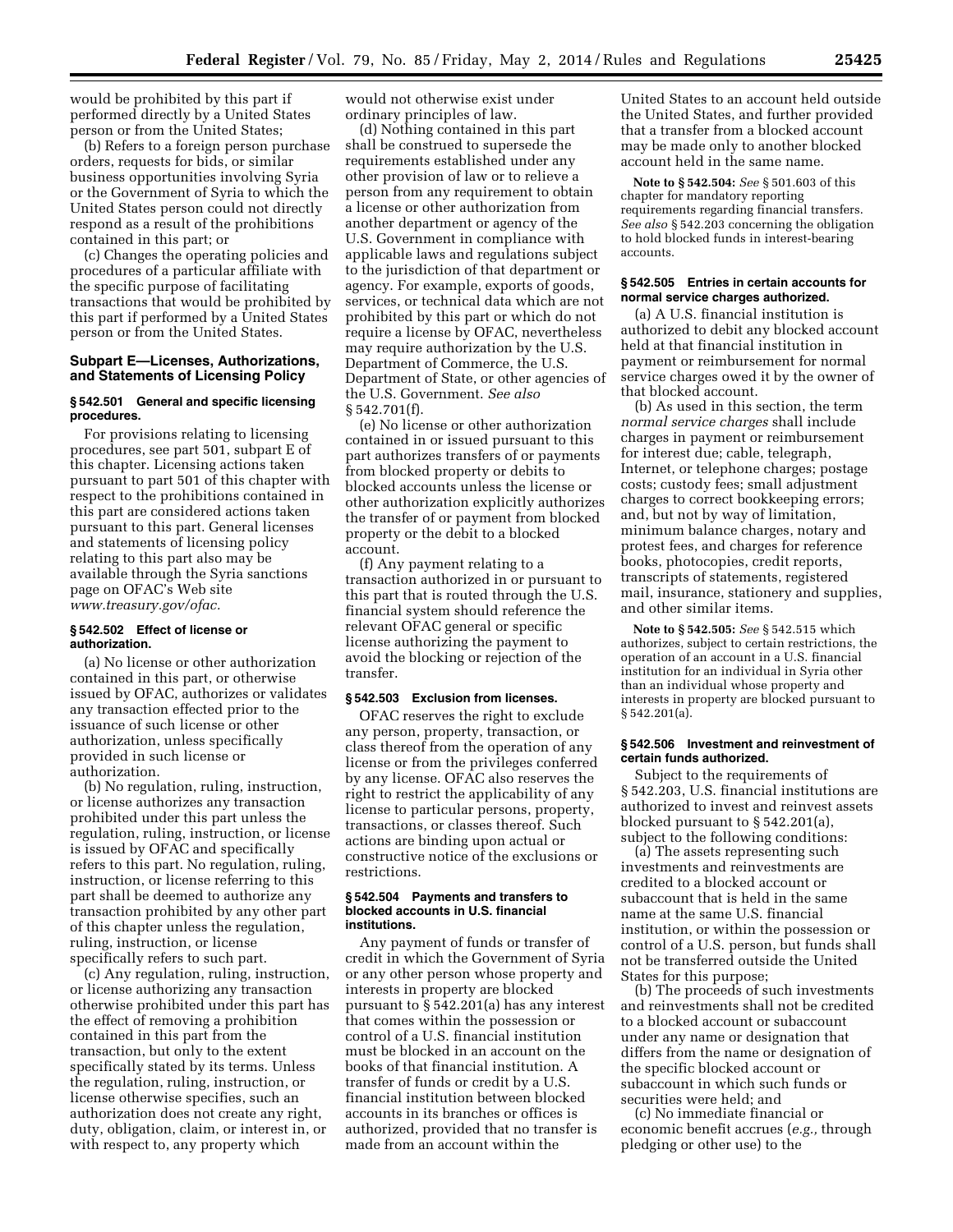Government of Syria or any other person whose property and interests in property are blocked pursuant to § 542.201(a).

# **§ 542.507 Provision of certain legal services authorized.**

(a) The provision of the following legal services to or on behalf of the Government of Syria or any other person whose property and interests in property are blocked pursuant to § 542.201(a), or to or on behalf of a person in Syria, or in circumstances in which the benefit is otherwise received in Syria is authorized, provided that receipt of payment of professional fees and reimbursement of incurred expenses are authorized by or pursuant to paragraph (d) of this section or otherwise authorized pursuant to this part:

(1) Provision of legal advice and counseling on the requirements of and compliance with the laws of the United States or any jurisdiction within the United States, provided that such advice and counseling are not provided to facilitate transactions in violation of this part;

(2) Representation of persons named as defendants in or otherwise made parties to legal, arbitration, or administrative proceedings before any United States federal, state, or local court or agency;

(3) Initiation and conduct of legal, arbitration, or administrative proceedings before any United States federal, state, or local court or agency;

(4) Representation of persons before any U.S. federal, state, or local court or agency with respect to the imposition, administration, or enforcement of U.S. sanctions against such persons or Syria; and

(5) Provision of legal services in any other context in which prevailing U.S. law requires access to legal counsel at public expense.

(b) The provision of any other legal services to the Government of Syria or any other person whose property and interests in property are blocked pursuant to § 542.201(a), or to or on behalf of a person in Syria, or in circumstances in which the benefit is otherwise received in Syria, not otherwise authorized in this part, requires the issuance of a specific license.

(c) Entry into a settlement agreement or the enforcement of any lien, judgment, arbitral award, decree, or other order through execution, garnishment, or other judicial process purporting to transfer or otherwise alter or affect property or interests in property blocked pursuant to

§ 542.201(a) is prohibited unless licensed pursuant to this part.

(d) *Receipts of payment.* (1) *Legal services to or on behalf of blocked persons.* All receipts of payment of professional fees and reimbursement of incurred expenses for the provision of legal services authorized pursuant to paragraph (a) of this section to or on behalf of the Government of Syria or any other person whose property and interests in property are blocked pursuant to § 542.201(a) must be specifically licensed or otherwise authorized pursuant to § 542.508, which authorizes certain payments from funds originating outside the United States.

(2) *Legal services to or on behalf of all others.* All receipts of payment of professional fees and reimbursement of incurred expenses for the provision of legal services authorized pursuant to paragraph (a) of this section to or on behalf of a person in Syria, or in circumstances in which the benefit is otherwise received in Syria, other than those described in paragraph (d)(1) of this section, are authorized, except that nothing in this section authorizes the debiting of any blocked account or the transfer of any blocked property.

**Note to § 542.507:** U.S. persons seeking administrative reconsideration or judicial review of their designation or the blocking of their property and interests in property may apply for a specific license from OFAC to authorize the release of a limited amount of blocked funds for the payment of legal fees where alternative funding sources are not available. For more information, see OFAC's *Guidance on the Release of Limited Amounts of Blocked Funds for Payment of Legal Fees and Costs Incurred in Challenging the Blocking of U.S. Persons in Administrative or Civil Proceedings,* which is available on OFAC's Web site at: *[www.treasury.gov/ofac.](http://www.treasury.gov/ofac)* 

# **§ 542.508 Payments from funds originating outside the United States authorized.**

Receipts of payment of professional fees and reimbursement of incurred expenses for the provision of legal services authorized pursuant to § 542.507(a) to or on behalf of the Government of Syria or any other person whose property and interests in property are blocked pursuant to § 542.201(a) are authorized from funds originating outside the United States, provided that:

(a) Prior to receiving payment for legal services authorized pursuant to § 542.507(a) rendered to the Government of Syria or any other person whose property and interests in property are blocked pursuant to § 542.201(a), the U.S. person that is an attorney, law firm, or legal services organization provides to OFAC a copy of a letter of engagement or a letter of

intent to engage specifying the services to be performed and signed by the individual to whom such services are to be provided or, where services are to be provided to an entity, by a legal representative of the entity. The copy of a letter of engagement or a letter of intent to engage, accompanied by correspondence referencing this paragraph (a), is to be mailed to: Licensing Division, Office of Foreign Assets Control, U.S. Department of the Treasury, 1500 Pennsylvania Avenue NW., Annex, Washington, DC 20220;

(b) The funds received by U.S. persons as payment of professional fees and reimbursement of incurred expenses for the provision of legal services authorized pursuant to § 542.507(a) must not originate from:

(1) A source within the United States;

(2) Any source, wherever located, within the possession or control of a U.S. person; or

(3) Any individual or entity, other than the person on whose behalf the legal services authorized pursuant to § 542.507(a) are to be provided, whose property and interests in property are blocked pursuant to any part of this chapter or any Executive order.

**Note to paragraph (b) of § 542.508:** This paragraph authorizes the blocked person on whose behalf the legal services authorized pursuant to § 542.507(a) are to be provided to make payments for authorized legal services using funds originating outside the United States that were not previously blocked. Nothing in this paragraph authorizes payments for legal services using funds in which any other person whose property and interests in property are blocked pursuant to § 542.201(a), any other part of this chapter, or any Executive order holds an interest.

(c) *Reports.* (1) U.S. persons who receive payments in connection with legal services authorized pursuant to § 542.507(a) must submit quarterly reports no later than 30 days following the end of the calendar quarter during which the payments were received providing information on the funds received. Such reports shall specify:

(i) The individual or entity from whom the funds originated and the amount of funds received; and

(ii) If applicable:

(A) The names of any individuals or entities providing related services to the U.S. person receiving payment in connection with authorized legal services, such as private investigators or expert witnesses;

(B) A general description of the services provided; and

(C) The amount of funds paid in connection with such services.

(2) In the event that no transactions occur or no funds are received during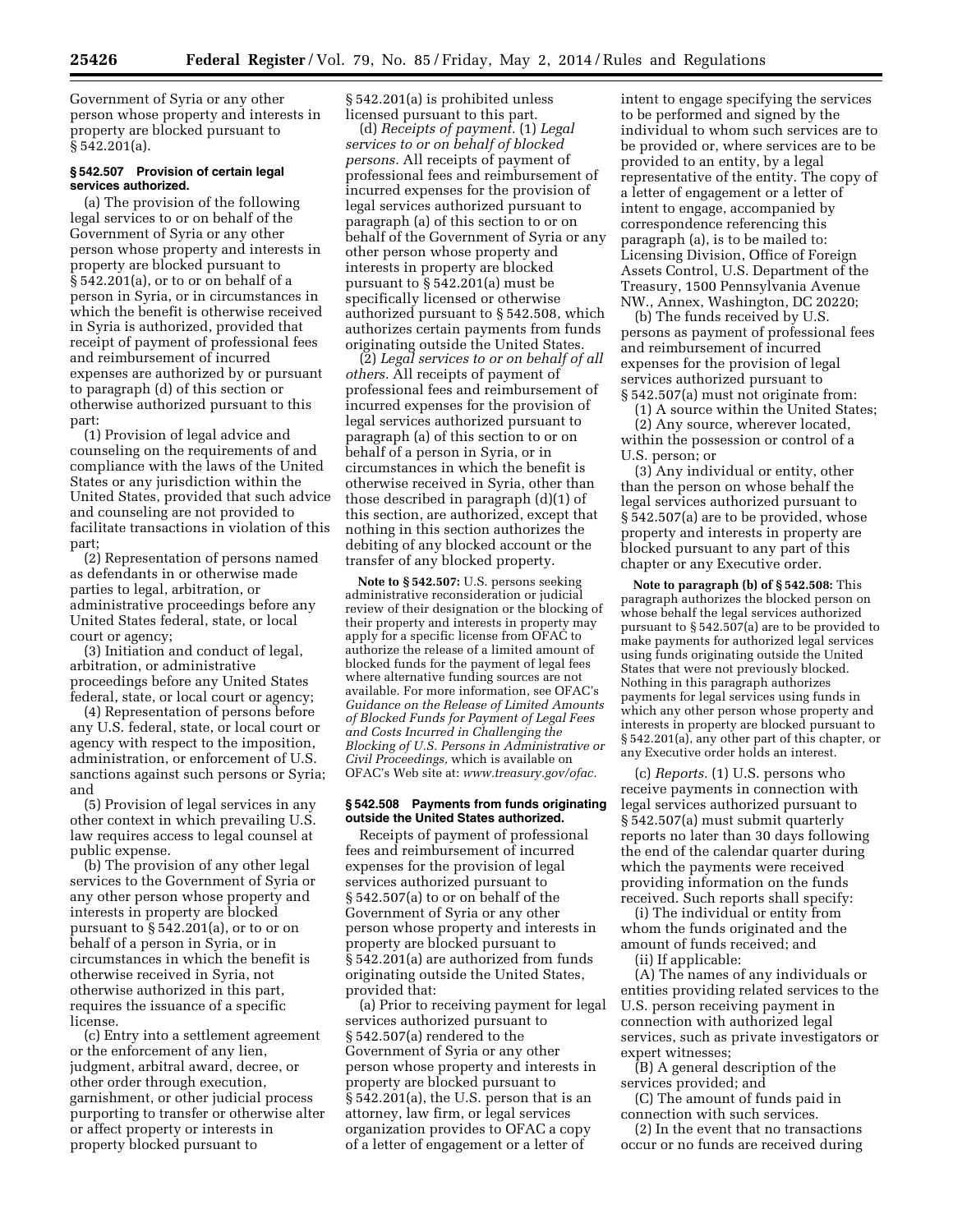the reporting period, a statement is to be filed to that effect; and

(3) The reports, which must reference this section, are to be mailed to: Licensing Division, Office of Foreign Assets Control, U.S. Department of the Treasury, 1500 Pennsylvania Avenue NW., Annex, Washington, DC 20220.

**Note 1 to § 542.508:** U.S. persons who receive payments in connection with legal services authorized pursuant to § 542.507(a) do not need to obtain specific authorization to contract for related services that are ordinarily incident to the provision of those legal services, such as those provided by private investigators or expert witnesses, or to pay for such services. Additionally, U.S. persons do not need to obtain specific authorization to provide related services that are ordinarily incident to the provision of legal services authorized pursuant to § 542.507(a).

**Note 2 to § 542.508:** Any payment authorized in or pursuant to this paragraph that is routed through the U.S. financial system should reference this § 542.508 to avoid the blocking of the transfer.

**Note 3 to § 542.508:** Nothing in this section authorizes the transfer of any blocked property, the debiting of any blocked account, the entry of any judgment or order that effects a transfer of blocked property, or the execution of any judgment against property blocked pursuant to any part of this chapter or any Executive order.

#### **§ 542.509 Syrian diplomatic missions in the United States.**

(a) The provision of goods or services in the United States to the diplomatic missions of the Government of Syria to the United States and to international organizations in the United States and payment for such goods or services are authorized, provided that:

(1) The goods or services are for the conduct of the official business of the missions, or for personal use of the employees of the missions, and are not for resale;

(2) The transaction does not involve the purchase, sale, financing, or refinancing of real property; and

(3) The transaction is not otherwise prohibited by law.

**Note 1 to paragraph (a) of § 542.509:** U.S. financial institutions are reminded of their obligation to comply with 31 CFR 501.603.

**Note 2 to paragraph (a) of § 542.509:** U.S. financial institutions are required to obtain specific licenses to operate accounts for, or extend credit to, the diplomatic missions of the Government of Syria to the United States and to international organizations in the United States.

(b) The provision of goods or services in the United States to the employees of the diplomatic missions of the Government of Syria to the United

States and to international organizations in the United States and payment for such goods or services are authorized, provided that:

(1) The goods or services are for personal use of the employees of the missions, and are not for resale; and

(2) The transaction is not otherwise prohibited by law.

**Note to § 542.509:** Nothing in this section authorizes the transfer of any property to the Government of Syria, or any other person whose property and interests in property are blocked pursuant to § 542.201(a), other than the diplomatic missions of the Government of Syria to the United States and to international organizations in the United States.

#### **§ 542.510 Exports or reexports to Syria of items licensed or otherwise authorized by the Department of Commerce authorized; exports or reexports of certain services authorized.**

(a) The exportation or reexportation of items to Syria from the United States or by a U.S. person, wherever located, to the Government of Syria or any other person whose property and interests in property are blocked pursuant to § 542.201(a), and all transactions ordinarily incident thereto, are authorized, provided that the exportation or reexportation of such items to Syria is licensed or otherwise authorized by the Department of Commerce.

(b) The exportation, reexportation, sale, or supply, directly or indirectly, from the United States or by a U.S. person, wherever located, to Syria, including to the Government of Syria or any other person whose property and interests in property are blocked pursuant to § 542.201(a), of services that are ordinarily incident to the exportation or reexportation of items to Syria, or of services to install, repair, or replace such items, is authorized, provided that the exportation or reexportation of such items to Syria is licensed or otherwise authorized by the Department of Commerce.

(c) This section does not authorize any debit to a blocked account.

**Note to § 542.510:** This section does not authorize the exportation or reexportation of any item not subject to the Export Administration Regulations, 15 CFR parts 730–774 (the ''EAR''), or the exportation or reexportation of services related thereto. *See*  15 CFR 734.3 for a definition of ''items subject to the EAR.'' *See* 31 CFR 542.525 for a general license authorizing the exportation or reexportation of services to Syria related to the exportation or reexportation of certain non-U.S.-origin goods.

# **§ 542.511 Exportation of certain services incident to Internet-based communications authorized.**

(a) To the extent that such transactions are not exempt from the prohibitions of this part, and except as provided in paragraph (b) of this section, the exportation from the United States or by U.S. persons, wherever located, to persons in Syria of services incident to the exchange of personal communications over the Internet, such as instant messaging, chat and email, social networking, sharing of photos and movies, web browsing, and blogging, is authorized, provided that such services are publicly available at no cost to the user.

(b) This section does not authorize:

(1) The direct or indirect exportation of services with knowledge or reason to know that such services are intended for the Government of Syria or any other person whose property and interests in property are blocked pursuant to § 542.201(a);

(2) The direct or indirect exportation of Internet connectivity services or telecommunications transmission facilities (such as satellite or terrestrial network connectivity);

(3) The direct or indirect exportation of web-hosting services that are for purposes other than personal communications (*e.g.,* web-hosting services for commercial endeavors) or of domain name registration services; or

(4) The direct or indirect exportation of any items to Syria.

**Note to paragraph (b)(4) of § 542.511:** *See*  § 542.510 for a general license authorizing the exportation or reexportation of certain items and services to Syria.

(c) Specific licenses may be issued on a case-by-case basis for the exportation of other, including fee-based, services incident to the sharing of information over the Internet.

# **§ 542.512 Noncommercial, personal remittances authorized.**

(a)(1) U.S. persons are authorized to send and receive, and U.S. depository institutions, U.S. registered brokers or dealers in securities, and U.S. registered money transmitters are authorized to process transfers of, funds to or from Syria or for or on behalf of an individual ordinarily resident in Syria in cases in which the transfer involves a noncommercial, personal remittance, provided the transfer is not by, to, or through the Government of Syria or any other person whose property and interests in property are blocked pursuant to § 542.201(a).

(2) Noncommercial, personal remittances do not include charitable donations of funds to or for the benefit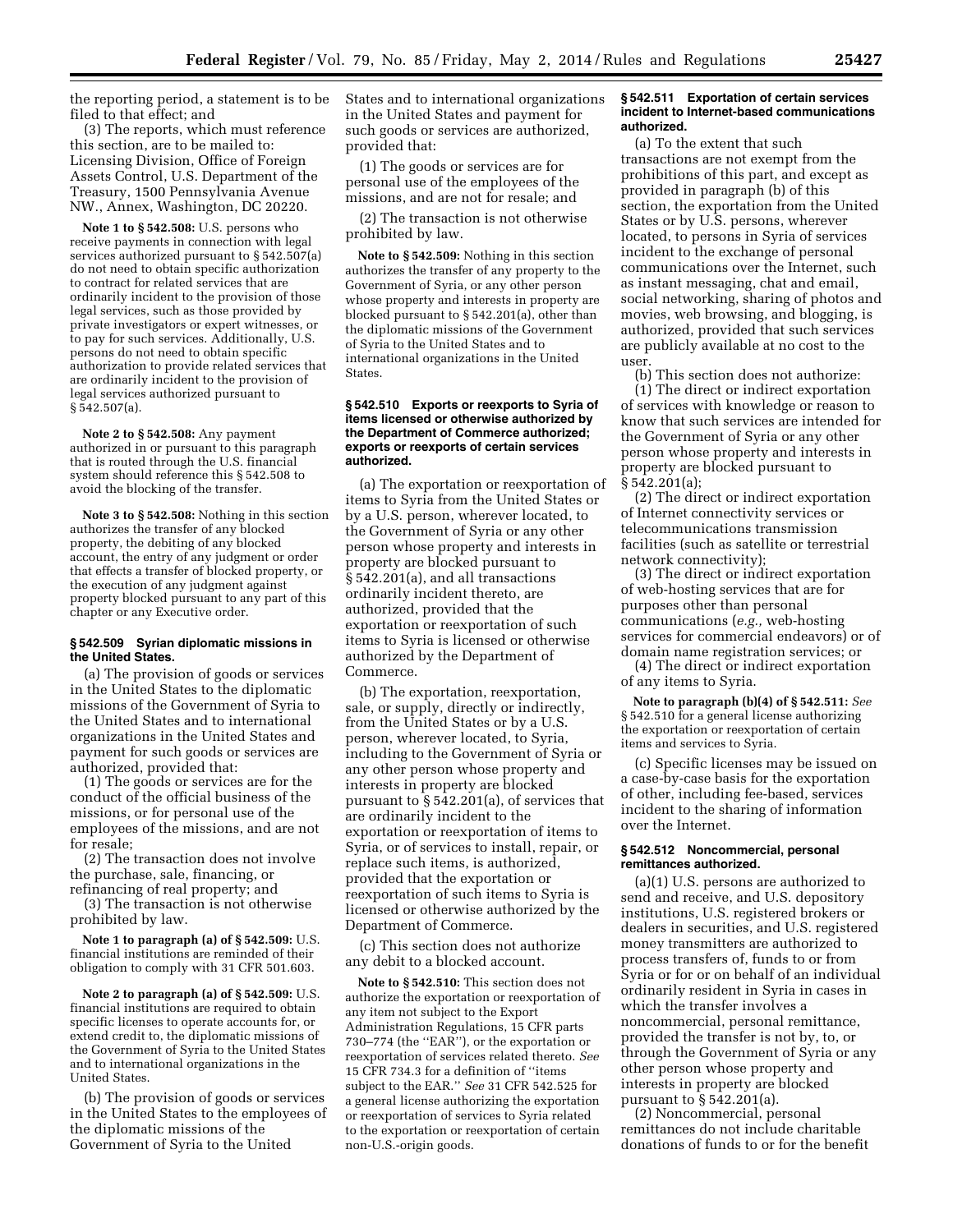of an entity or funds transfers for use in supporting or operating a business, including a family-owned business.

(b) The transferring institutions identified in paragraph (a) of this section may rely on the originator of a funds transfer with regard to compliance with paragraph (a) of this section, provided that the transferring institution does not know or have reason to know that the funds transfer is not in compliance with paragraph (a) of this section.

(c) An individual who is a U.S. person is authorized to carry funds as a noncommercial, personal remittance, as described in paragraph (a) of this section, to an individual in Syria or ordinarily resident in Syria, other than an individual whose property and interests in property are blocked pursuant to § 542.201(a), provided that the individual who is a U.S. person is carrying the funds on his or her behalf, but not on behalf of another person.

# **§ 542.513 Official activities of certain international organizations authorized.**

(a) Except as provided in paragraphs (b) and (c) of this section, all transactions and activities otherwise prohibited by this part that are for the conduct of the official business of the United Nations, its Specialized Agencies, Programmes, Funds, and Related Organizations by employees, contractors, or grantees thereof are authorized.

**Note 1 to paragraph (a) of § 542.513:** *See*  the United Nations System Organizational Chart at *[http://www.un.org/en/aboutun/](http://www.un.org/en/aboutun/structure/pdfs/un-system-chart-color-sm.pdf) [structure/pdfs/un-system-chart-color-sm.pdf](http://www.un.org/en/aboutun/structure/pdfs/un-system-chart-color-sm.pdf)*  for a listing of Specialized Agencies, Programmes, Funds, and Related Organizations of the United Nations.

(b) Contractors or grantees conducting transactions authorized pursuant to paragraph (a) of this section must provide a copy of their contract or grant with the United Nations, or its Specialized Agencies, Programmes, Funds, and Related Organizations to any U.S. person before the U.S. person engages in or facilitates any transaction or activity prohibited by this part. If the contract or grant contains any sensitive or proprietary information, such information may be redacted or removed from the copy given to the U.S. person, provided that the information is not necessary to demonstrate that the transaction is authorized pursuant to paragraph (a) of this section.

(c) This section does not authorize any transactions or activities with or involving persons whose property and interests in property are blocked pursuant to § 542.201(a), other than the Government of Syria.

**Note to § 542.513:** *See* § 542.510 for a general license authorizing the exportation or reexportation of certain items and services to Syria.

# **§ 542.514 Transactions related to U.S. persons residing in Syria authorized.**

(a) Except as provided in paragraph (b) of this section, individuals who are U.S. persons residing in Syria are authorized to pay their personal living expenses in Syria and to engage in other transactions, including with the Government of Syria, otherwise prohibited by this part that are ordinarily incident and necessary to their personal maintenance within Syria, including, but not limited to, payment of housing expenses, acquisition of goods or services for personal use, payment of taxes or fees to the Government of Syria, and purchase or receipt of permits, licenses, or public utility services from the Government of Syria.

(b) This section does not authorize: (1) Any debit to a blocked account of the Government of Syria on the books of a U.S. financial institution or to any other account blocked pursuant to § 542.201(a);

(2) Any transaction with a person whose property and interests in property are blocked pursuant to § 542.201(a) other than the Government of Syria; or

(3) Transactions or services ordinarily incident to operating or supporting a business in Syria, employment in Syria, or any new investment in Syria prohibited by § 542.206.

#### **§ 542.515 Operation of accounts authorized.**

The operation of an account in a U.S. financial institution for an individual in Syria other than an individual whose property and interests in property are blocked pursuant to § 542.201(a), is authorized, provided that transactions processed through the account:

(a) Are of a personal nature and not for use in supporting or operating a business;

(b) Do not involve transfers directly or indirectly to Syria or for the benefit of individuals ordinarily resident in Syria unless authorized by § 542.512; and

(c) Are not otherwise prohibited by this part.

#### **§ 542.516 Certain services in support of nongovernmental organizations' activities authorized.**

(a) Nongovernmental organizations are authorized to export or reexport services to Syria that would otherwise be prohibited by § 542.207 in support of the following not-for-profit activities:

(1) Activities to support humanitarian projects to meet basic human needs in Syria, including, but not limited to, drought relief, assistance to refugees, internally displaced persons, and conflict victims, food and medicine distribution, and the provision of health services;

(2) Activities to support democracy building in Syria, including, but not limited to, rule of law, citizen participation, government accountability, and civil society development projects;

(3) Activities to support education in Syria, including, but not limited to, combating illiteracy, increasing access to education, and assisting education reform projects;

(4) Activities to support noncommercial development projects directly benefiting the Syrian people, including, but not limited to, preventing infectious disease and promoting maternal/child health, sustainable agriculture, and clean water assistance; and

(5) Activities to support the preservation and protection of cultural heritage sites in Syria, including, but not limited to, museums, historic buildings, and archaeological sites.

(b) U.S. depository institutions, U.S. registered brokers or dealers in securities, and U.S. registered money transmitters are authorized to process transfers of funds on behalf of U.S. or third-country non-governmental organizations to or from Syria in support of the activities authorized by paragraph (a), provided that, except as authorized by paragraph (d) of this section, the transfer is not by, to, or through the Government of Syria or any other person whose property and interests in property are blocked pursuant to § 542.201(a).

(c) U.S. persons engaging in transactions pursuant to paragraph (a)(5) or processing transfers of funds to or from Syria in support of activities authorized by paragraph (a)(5) of this section are required to file quarterly reports no later than 30 days following the end of the calendar quarter with OFAC. The reports should include complete information on all activities and transactions undertaken pursuant to paragraph (a)(5) and paragraph (b) in support of the activities authorized by paragraph (a)(5) of this section that took place during the reporting period, including the parties involved, the value of the transactions, the services provided, and the dates of the transactions. The reports should be addressed to the Office of Foreign Assets Control, Licensing Division, U.S. Treasury Department, 1500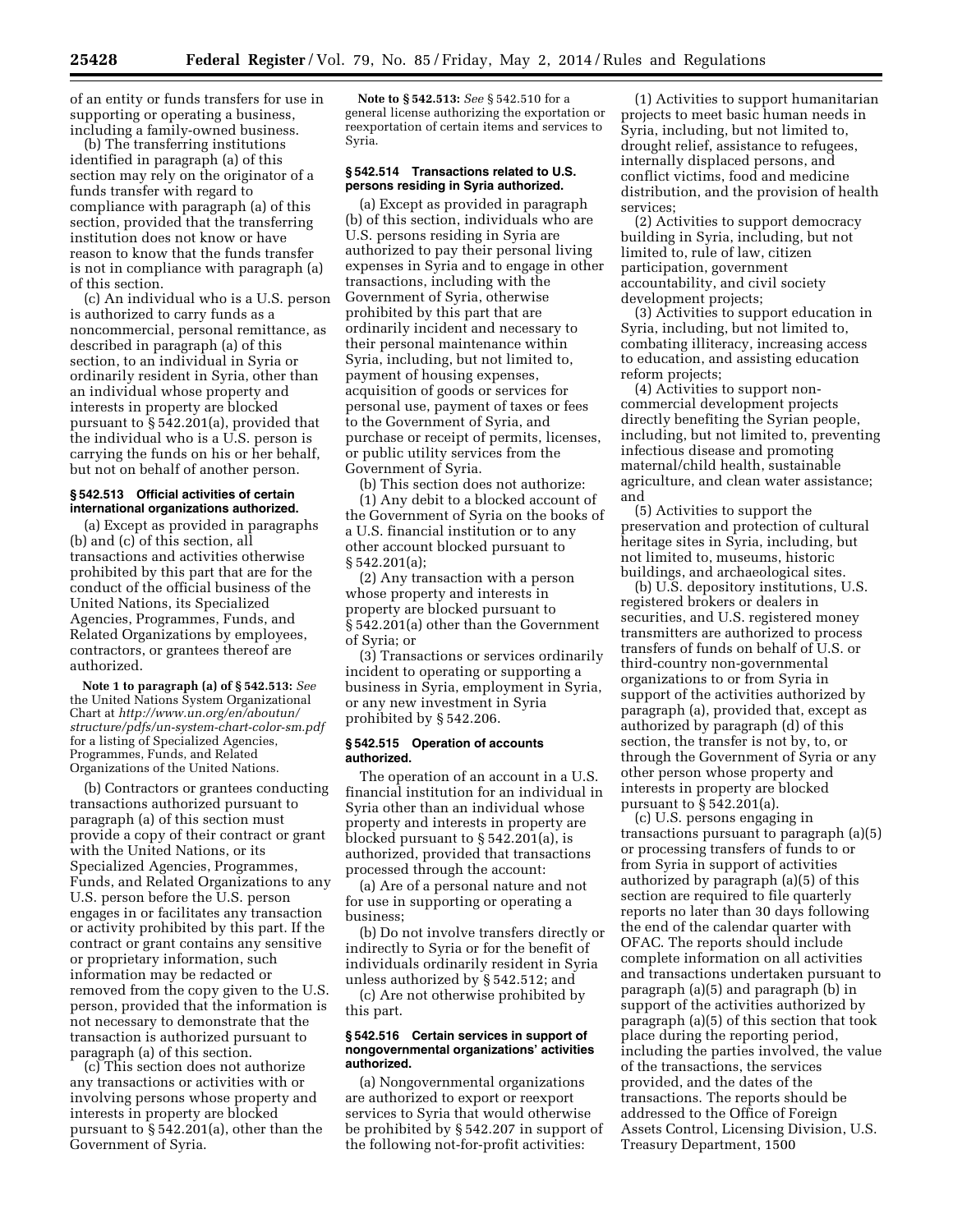Pennsylvania Avenue NW.-Annex, Washington, DC 20220.

(d) Nongovernmental organizations are authorized to engage in transactions with the Government of Syria that are necessary for the activities authorized by paragraph (a) of this section, including, but not limited to, payment of taxes, fees, and import duties to, and purchase or receipt of permits, licenses, or public utility services from, the Government of Syria.

(e) Except as authorized in paragraph (d), this section does not authorize the exportation or reexportation of services to, charitable donations to or for the benefit of, or any other transactions involving, the Government of Syria or any other person whose property and interests in property are blocked pursuant to § 542.201(a). Specific licenses may be issued on a case-by-case basis for these purposes.

**Note to § 542.516:** *See* § 542.510 for a general license authorizing the exportation or reexportation of certain items and services to Syria.

#### **§ 542.517 Third-country diplomatic and consular funds transfers authorized.**

U.S. depository institutions, U.S. registered brokers or dealers in securities, and U.S. registered money transmitters are authorized to process funds transfers for the operating expenses or other official business of third-country diplomatic or consular missions in Syria, provided that the transfer is not by, to, or through the Government of Syria or any other person whose property and interests in property are blocked pursuant to § 542.201(a).

#### **§ 542.518 Payments for overflights of Syrian airspace or emergency landings in Syria authorized.**

Payments to Syria of charges for services rendered by the Government of Syria in connection with the overflight of Syria or emergency landing in Syria of aircraft owned or operated by a United States person or registered in the United States are authorized, provided that no payment may be made by, to, or through any person whose property and interests in property are blocked pursuant to § 542.201(a) other than the Government of Syria.

# **§ 542.519 Transactions related to telecommunications and mail authorized.**

(a)(1) Except as provided in paragraph (a)(2) of this section, all transactions with respect to the receipt and transmission of telecommunications involving Syria are authorized, provided that no payment pursuant to this section may involve any debit to a blocked

account of the Government of Syria on the books of a U.S. financial institution, or any transaction with a person whose property and interests in property are blocked pursuant to § 542.201(a) other than the Government of Syria.

(2) This section does not authorize:

(i) The provision, sale, or lease of telecommunications equipment or technology; or

(ii) The provision, sale, or lease of capacity on telecommunications transmission facilities (such as satellite or terrestrial network connectivity).

(b) All transactions of common carriers incident to the receipt or transmission of mail and packages between the United States and Syria are authorized, provided that the importation or exportation of such mail and packages is exempt from or authorized pursuant to this part.

#### **§ 542.520 Certain transactions related to patents, trademarks, copyrights, and other intellectual property authorized.**

(a) All of the following transactions in connection with patent, trademark, copyright or other intellectual property protection in the United States or Syria are authorized, including exportation of services to Syria, payment for such services, and payment to persons in Syria directly connected to such intellectual property protection:

(1) The filing and prosecution of any application to obtain a patent, trademark, copyright or other form of intellectual property protection;

(2) The receipt of a patent, trademark, copyright, or other form of intellectual property protection;

(3) The renewal or maintenance of a patent, trademark, copyright or other form of intellectual property protection;

(4) The filing and prosecution of opposition or infringement proceedings with respect to a patent, trademark, copyright or other form of intellectual property protection, or the entrance of a defense to any such proceedings; and

(5) The assignment or transfer of a patent, trademark, copyright, or other form of intellectual property protection.

(b) This section authorizes the payment of fees currently due to the United States Government or the Government of Syria, or of the reasonable and customary fees and charges currently due to attorneys or representatives within the United States or Syria, in connection with the transactions authorized in paragraph (a) of this section, except that payment effected pursuant to the terms of this paragraph may not be made from a blocked account.

# **§ 542.521 Activities and services related to certain nonimmigrant and immigrant categories authorized.**

(a) U.S. persons are authorized to engage in all transactions in the United States with persons otherwise eligible for non-immigrant classification under categories A–3 and G–5 (attendants, servants and personal employees of aliens in the United States on diplomatic status), D (crewmen), F (students), I (information media representatives), J (exchange visitors), M (non-academic students), O (aliens with extraordinary ability), P (athletes, artists, and entertainers), Q (international cultural exchange visitors), R (religious workers), or S (witnesses), to the extent such a visa has been granted by the U.S. Department of State or such non-immigrant status, or related benefit, has been granted by the U.S. Department of Homeland Security.

(b) U.S. persons are authorized to engage in all transactions in the United States with persons otherwise eligible for non-immigrant classification under categories E–2 (treaty investor), H (temporary worker), or L (intra-company transferee) and all immigrant classifications, to the extent such a visa has been granted by the U.S. Department of State or such nonimmigrant or immigrant status, or related benefit, has been granted by the U.S. Department of Homeland Security, and provided that the persons are not coming to the United States to work as an agent, employee, or contractor of the Government of Syria or an entity in Syria.

(c) U.S. persons are authorized to export services to persons in Syria in connection with the filing of an individual's application for the visa categories listed in paragraphs (a) and (b) of this section.

(d)(1) Accredited U.S. graduate and undergraduate degree-granting academic institutions are authorized to export services to Syria for the filing and processing of applications to enroll, and the acceptance of payments for submitted applications to enroll and tuition from persons ordinarily resident in Syria, provided that any transfer of funds is not by, to, or through the Government of Syria or any other person whose property and interests in property are blocked pursuant to § 542.201(a).

(2) In the event services are exported under paragraph (d)(1) of this section in connection with an application to enroll that is denied or withdrawn, U.S. persons are authorized to transfer, in a lump sum back to Syria or to a third country, any funds paid by the applicant in connection with such an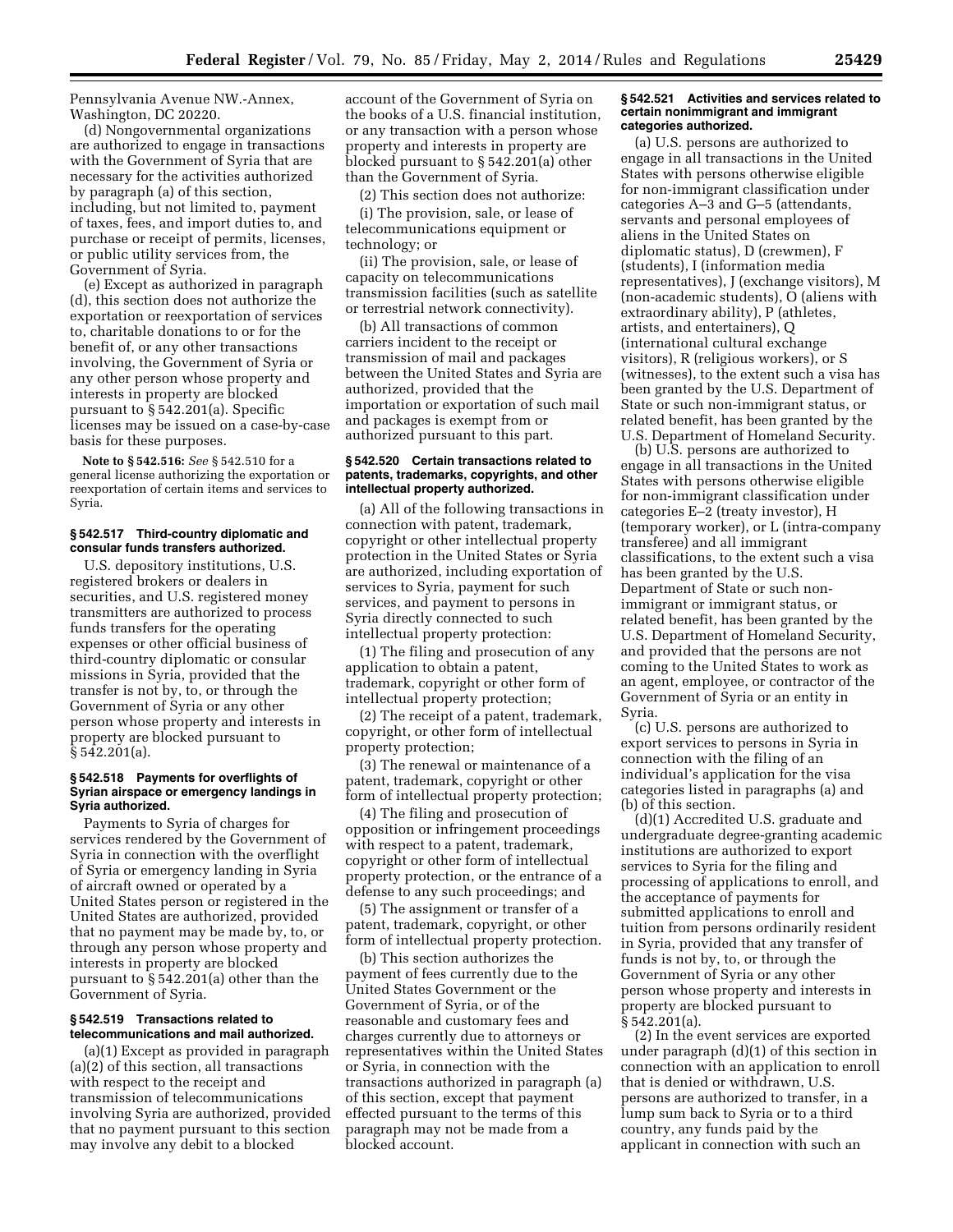application, provided that any transfer of funds is not by, to, or through the Government of Syria or any other person whose property and interests in property are blocked pursuant to § 542.201(a).

(e)(1) U.S. persons are authorized to engage in all transactions necessary to export financial services to Syria in connection with an individual's application for a non-immigrant visa under category E–2 (treaty investor) or an immigrant visa under category EB–5 (immigrant investor), provided that any transfer of funds is not by, to, or through the Government of Syria or any other person whose property and interests in property are blocked pursuant to  $§ 542.201(a).$ 

(2) In the event services are exported under paragraph (e)(1) of this section in connection with an application for an E–2 or EB–5 visa that is denied, withdrawn, or otherwise does not result in the issuance of such visa, U.S. persons are authorized to transfer, in a lump sum back to Syria or to a third country, any funds belonging to the applicant that are held in an escrow account during the pendency of, and in connection with such a visa application, provided that any transfer of funds is not by, to, or through the Government of Syria or any other person whose property and interests in property are blocked pursuant to § 542.201(a).

(3) Paragraph (d)(1) of this section does not authorize:

(i) The exportation of financial services by U.S. persons other than in connection with funds used in pursuit of an E–2 or EB–5 visa;

(ii) Any investment in Syria by a U.S. person; or

(iii) The provision of services to any persons coming to the United States to work as an agent, employee, or contractor of the Government of Syria or an entity in Syria.

#### **§ 542.522 Official business of the Federal Government authorized.**

(a) All transactions otherwise prohibited by § 542.201(a)(2) that are for the conduct of the official business of the Federal Government by employees, grantees, or contractors thereof, are authorized.

(b) Grantees or contractors conducting transactions authorized pursuant to paragraph (a) of this section must provide a copy of their grant or contract with the United States Government to any U.S. person before the U.S. person engages in or facilitates any transaction prohibited by this part. If the grant or contract contains any sensitive or proprietary information, such information may be redacted or

removed from the copy given to the U.S. person, provided that the information is not necessary to demonstrate that the transaction is authorized pursuant to paragraph (a) of this section.

**Note to § 542.522:** Section 542.211(d) exempts transactions for the conduct of the official business of the Federal Government by employees, grantees, or contractors thereof to the extent such transactions are subject to the prohibitions contained in this part other than those in § 542.201(a)(2).

# **§ 542.523 Certain services to the National Coalition of Syrian Revolutionary and Opposition Forces authorized.**

(a) Except as provided in paragraphs (b) and (c) of this section, U.S. persons are authorized to export, reexport, sell, or supply, directly or indirectly, to the National Coalition of Syrian Revolutionary and Opposition Forces (''the Coalition'') services otherwise prohibited by § 542.207.

**Note to paragraph (a):** *See* § 542.510 for a general license authorizing the exportation and reexportation of certain items and services to Syria.

(b) This section does not authorize: (1) Any transaction with a person whose property and interests in property are blocked pursuant to § 542.201(a); or

(2) The exportation, reexportation, sale, or supply, directly or indirectly, of any services in support of the exportation or reexportation to Syria of any item listed on the United States Munitions List (22 CFR part 121).

(c) Any transfer of funds to or from the Coalition under this section must be conducted through the Coalition's U.S. office through an account of the Coalition at a U.S. financial institution specifically licensed for that purpose by OFAC.

**Note to paragraph (c):** For additional information on the bank account that is specifically licensed for receipt of funds transfers, please contact the U.S. office of the Coalition at 1101 Pennsylvania Avenue NW., Ste # 6620, Washington, DC 20004, ATTN: OFAC-authorized bank account, or by phone at (202) 800–1130.

**Note 1 to § 542.523:** Financial institutions transferring funds to or from the Coalition pursuant to this section may rely on the originator of a funds transfer with regard to compliance with paragraph (b), provided that the transferring institution does not know or have reason to know that the funds transfer is not in compliance with paragraph (b) of this section.

**Note 2 to § 542.523:** Consistent with sections § 542.101 and § 542.502, this section does not authorize any transaction prohibited by any part of 31 CFR Chapter V other than § 542.207. For example, this section does not authorize any transaction with a person

whose property and interests in property are blocked pursuant to § 594.201 of this chapter, such as al-Nusrah.

# **§ 542.524 Bunkering and emergency repairs.**

(a) Except as provided in paragraph (b) of this section, services provided in the United States to a non-Syrian carrier transporting passengers or goods to or from Syria are permissible if they are:

(1) Bunkers or bunkering services; (2) Supplied or performed in the

course of emergency repairs; or

(3) Supplied or performed under circumstances which could not be anticipated prior to the carrier's departure for the United States.

(b) This section does not authorize the provision of services in connection with the transport of any goods to or from the Government of Syria or any other person whose property and interests in property are blocked pursuant to § 542.201(a).

# **§ 542.525 Exportation or reexportation of services to Syria related to the exportation or reexportation of certain non-U.S.-origin goods authorized.**

The exportation, reexportation, sale, or supply, directly or indirectly, from the United States or by a U.S. person, wherever located, to Syria, including to the Government of Syria, of services that are ordinarily incident to the exportation or reexportation to Syria, including to the Government of Syria, of non-U.S.-origin food, medicine, and medical devices that would be designated as EAR 99 under the Export Administration Regulations, 15 CFR parts 730–774 (the ''EAR''), if it were subject to the EAR, are authorized.

**Note to § 542.525:** *See* § 542.510 for a general license authorizing the exportation or reexportation of certain items and services to Syria from the United States or by a U.S. person.

#### **§ 542.526 Exportation of services related to conferences in the United States or third countries authorized.**

(a) The exportation, reexportation, sale, or supply of services from the United States or by a U.S. person are authorized where such services are performed or provided in the United States by or for a person who is ordinarily resident in Syria, other than the Government of Syria or any other person whose property and interests in property are blocked pursuant to § 542.201(a), is authorized, for the purpose of, or which directly relate to, participating in a conference, performance, exhibition or similar event, and such services are consistent with that purpose.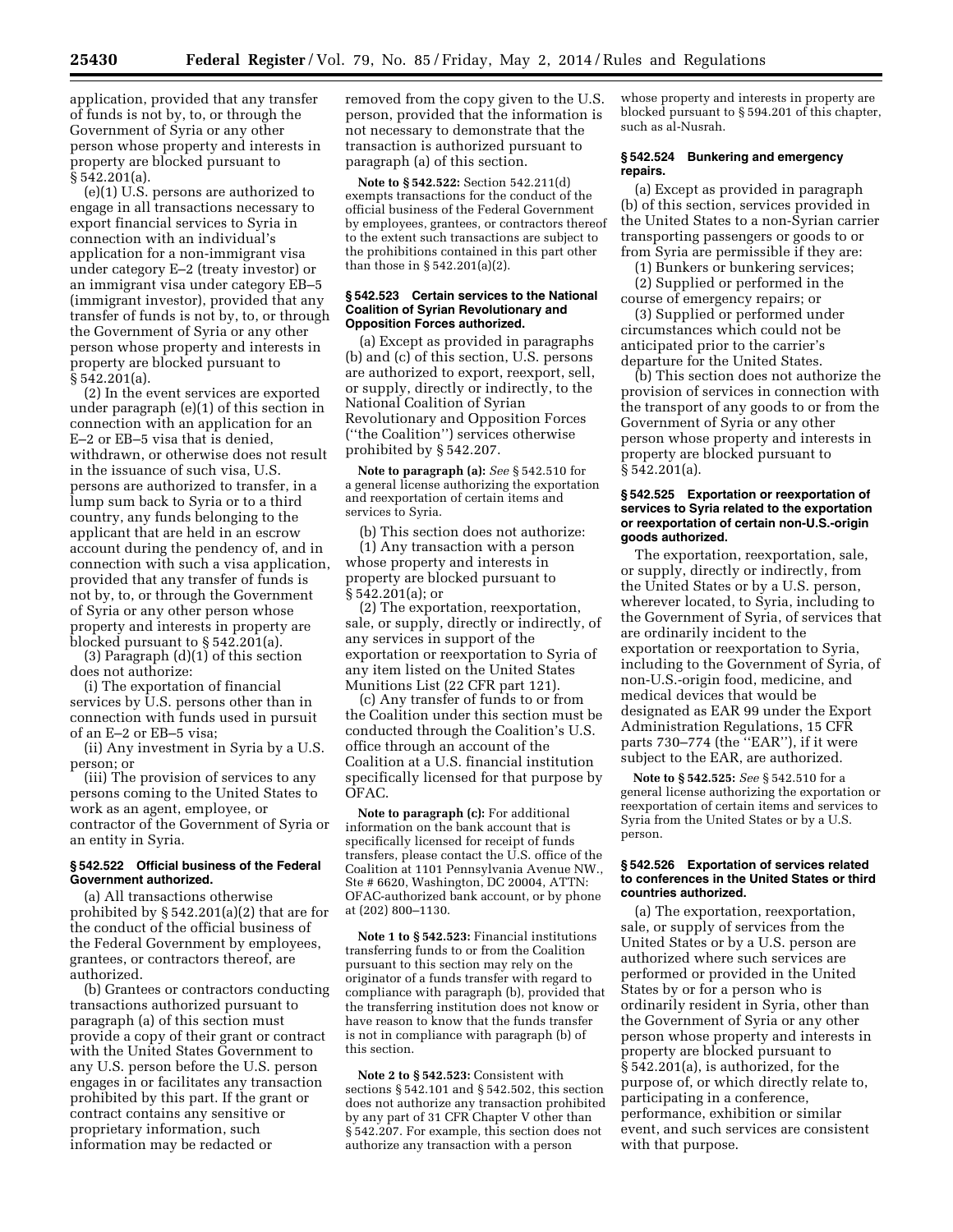(b) To the extent not otherwise exempt from the prohibitions of this part, the exportation, reexportation, sale, or supply of services directly related to the sponsorship by a U.S. person of a conference or other similar event in a third country that is attended by persons who are ordinarily resident in Syria, other than the Government of Syria or any other person whose property and interests in property are blocked pursuant to § 542.201(a), is authorized, provided that the conference or other similar event is not tailored in whole or in part to or for Syria or persons who are ordinarily resident in Syria.

# **§ 542.527 Policy on activities related to the telecommunications sector of Syria.**

(a) Specific licenses may be issued on a case-by-case basis to authorize U.S. persons to engage in transactions involving Syria's telecommunications sector that are otherwise prohibited by § 542.206, § 542.207, or § 542.210, and that are not otherwise authorized by this part. The purpose of this policy is to enable private persons in Syria to better and more securely access the Internet.

(b) Specific licenses issued pursuant to this policy will not authorize any transaction or activity, directly or indirectly, with the Government of Syria or any other person whose property and interests in property are blocked pursuant to § 542.201(a).

# **§ 542.528 Policy on activities related to the agricultural sector of Syria.**

(a) Specific licenses may be issued on a case-by-case basis to authorize U.S. persons to engage in transactions involving Syria's agricultural sector that are otherwise prohibited by § 542.206, § 542.207, or § 542.210. The purpose of this policy is to enable projects to benefit and support the people of Syria by enhancing and strengthening the agricultural sector in a food insecure country.

(b) Specific licenses issued pursuant to this policy will not authorize any transaction or activity, directly or indirectly, with the Government of Syria or any other person whose property and interests in property are blocked pursuant to § 542.201(a).

# **§ 542.529 Policy on activities related to petroleum and petroleum products of Syrian origin for the benefit of the National Coalition of Syrian Revolutionary and Opposition Forces.**

(a) Specific licenses may be issued on a case-by-case basis to authorize U.S. persons to engage in any transaction otherwise prohibited by § 542.206, § 542.207, § 542.208, § 542.209, or § 542.210, including but not limited to

new investment, involving the purchase, trade, export, import, or production of petroleum or petroleum products of Syrian origin for the benefit of the National Coalition of Syrian Revolutionary and Opposition Forces.

(b) Specific licenses issued pursuant to this policy will not authorize any transaction or activity, directly or indirectly, with the Government of Syria or any other person whose property and interests in property are blocked pursuant to § 542.201(a).

# **§ 542.530 Transactions incident to importations from Syria authorized.**

All transactions otherwise prohibited by § 542.207 that are ordinarily incident to an importation into the United States from Syria, directly or indirectly, of goods technology, or services, are authorized, provided the importation is not from or on behalf of, directly or indirectly, a person whose property and interests in property are blocked pursuant to § 542.201(a).

**Note to § 542.530:** This section does not authorize transactions that are ordinarily incident to an importation that is prohibited pursuant to 542.208 or any transaction prohibited pursuant to 542.209.

#### **§ 542.531 Authorization of emergency medical services.**

The provision of nonscheduled emergency medical services in the United States to persons whose property and interests in property are blocked pursuant to § 542.201(a) is authorized, provided that all receipt of payment for such services must be specifically licensed.

# **Subpart F—Reports**

#### **§ 542.601 Records and reports.**

For provisions relating to required records and reports, see part 501, subpart C, of this chapter. Recordkeeping and reporting requirements imposed by part 501 of this chapter with respect to the prohibitions contained in this part are considered requirements arising pursuant to this part.

# **Subpart G—Penalties**

#### **§ 542.701 Penalties.**

(a) Attention is directed to section 206 of the International Emergency Economic Powers Act (50 U.S.C. 1705) (''IEEPA''), which is applicable to violations of the provisions of any license, ruling, regulation, order, directive, or instruction issued by or pursuant to the direction or authorization of the Secretary of the Treasury pursuant to this part or otherwise under IEEPA.

(1) A civil penalty not to exceed the amount set forth in section 206 of IEEPA may be imposed on any person who violates, attempts to violate, conspires to violate, or causes a violation of any license, order, regulation, or prohibition issued under IEEPA.

**Note to paragraph (a)(1) of § 542.701:** As of the date of publication in the **Federal Register** of the final rule amending and reissuing this part (May 2, 2014), IEEPA provides for a maximum civil penalty not to exceed the greater of \$250,000 or an amount that is twice the amount of the transaction that is the basis of the violation with respect to which the penalty is imposed.

(2) A person who willfully commits, willfully attempts to commit, or willfully conspires to commit, or aids or abets in the commission of a violation of any license, order, regulation, or prohibition may, upon conviction, be fined not more than \$1,000,000, or if a natural person, be imprisoned for not more than 20 years, or both.

(b) Attention is directed to section 5 of the United Nations Participation Act, as amended (22 U.S.C. 287c(b)), which provides that any person who willfully violates or evades or attempts to violate or evade any order, rule, or regulation issued by the President pursuant to the authority granted in that section shall, upon conviction, be fined not more than \$1,000,000 or, if a natural person, be imprisoned for not more than 20 years, or both.

(c) Violations involving transactions described at section 203(b)(1),(3), and (4) of IEEPA shall be subject only to the penalties set forth in paragraph (b) of this section.

(d) *Adjustments to penalty amounts.*  (1) The civil penalties provided in IEEPA are subject to adjustment pursuant to the Federal Civil Penalties Inflation Adjustment Act of 1990 (Pub. L. 101–410, as amended, 28 U.S.C. 2461 note).

(2) The criminal penalties provided in IEEPA and the United Nations Participation Act, as amended (22 U.S.C. 287c) (''UNPA''), are subject to adjustment pursuant to 18 U.S.C. 3571.

(e) Attention is directed to 18 U.S.C. 2332d, which provides that, except as provided in regulations issued by the Secretary of the Treasury, in consultation with the Secretary of State, a U.S. person, knowing or having reasonable cause to know that a country is designated under section 6(j) of the Export Administration Act of 1979, 50 U.S.C. App. 2405, as a country supporting international terrorism, engages in a financial transaction with the government of that country, shall be fined under title 18, United States Code,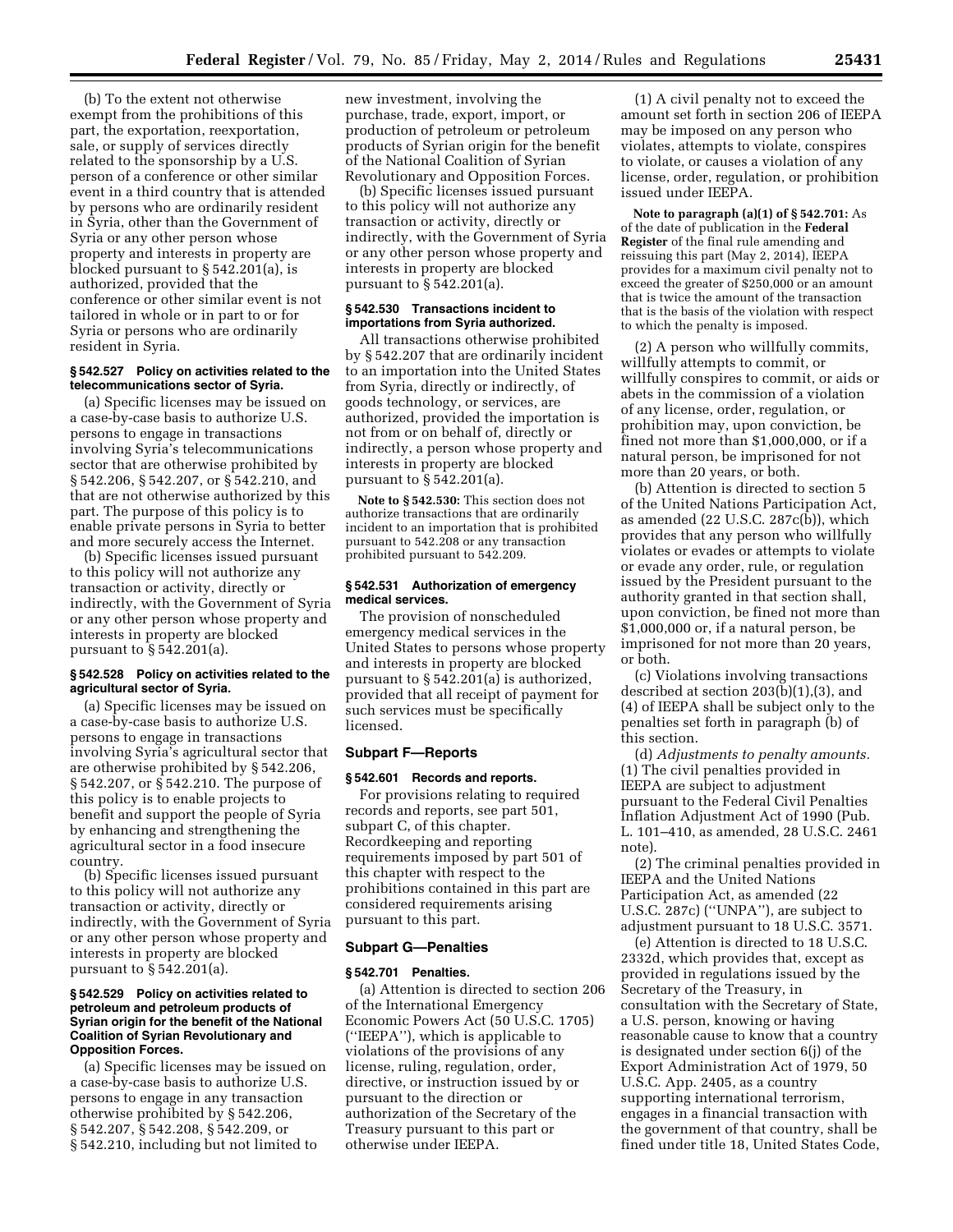or imprisoned for not more than 10 years, or both.

(f) Attention is also directed to 18 U.S.C. 1001, which provides that whoever, in any matter within the jurisdiction of the executive, legislative, or judicial branch of the Government of the United States, knowingly and willfully falsifies, conceals, or covers up by any trick, scheme, or device a material fact, or makes any materially false, fictitious, or fraudulent statement or representation, or makes or uses any false writing or document knowing the same to contain any materially false, fictitious, or fraudulent statement or entry shall be fined under title 18, United States Code, or imprisoned, or both.

(g) Violations of this part may also be subject to other applicable laws.

#### **§ 542.702 Pre-Penalty Notice; settlement.**

(a) *When required.* If the Office of Foreign Assets Control has reason to believe that there has occurred a violation of any provision of this part or a violation of the provisions of any license, ruling, regulation, order, directive, or instruction issued by or pursuant to the direction or authorization of the Secretary of the Treasury pursuant to this part or otherwise under the International Emergency Economic Powers Act (''IEEPA'') and determines that a civil monetary penalty is warranted, the Office of Foreign Assets Control will issue a Pre-Penalty Notice informing the alleged violator of the agency's intent to impose a monetary penalty. A Pre-Penalty Notice shall be in writing. The Pre-Penalty Notice may be issued whether or not another agency has taken any action with respect to the matter. For a description of the contents of a Pre-Penalty Notice, see Appendix A to part 501 of this chapter.

(b)(1) *Right to respond.* An alleged violator has the right to respond to a Pre-Penalty Notice by making a written presentation to the Office of Foreign Assets Control. For a description of the information that should be included in such a response, see Appendix A to part 501 of this chapter.

(2) *Deadline for response.* A response to a Pre-Penalty Notice must be made within the applicable 30-day period set forth in this paragraph. The failure to submit a response within the applicable time period set forth in this paragraph shall be deemed to be a waiver of the right to respond.

(i) *Computation of time for response.*  A response to a Pre-Penalty Notice must be postmarked or date-stamped by the U.S. Postal Service (or foreign postal service, if mailed abroad) or courier

service provider (if transmitted to the Office of Foreign Assets Control by courier) on or before the 30th day after the postmark date on the envelope in which the Pre-Penalty Notice was mailed. If the Pre-Penalty Notice was personally delivered by a non-U.S. Postal Service agent authorized by the Office of Foreign Assets Control, a response must be postmarked or datestamped on or before the 30th day after the date of delivery.

(ii) *Extensions of time for response.* If a due date falls on a federal holiday or weekend, that due date is extended to include the following business day. Any other extensions of time will be granted, at the discretion of the Office of Foreign Assets Control, only upon specific request to the Office of Foreign Assets Control.

(3) *Form and method of response.* A response to a Pre-Penalty Notice need not be in any particular form, but it must be typewritten and signed by the alleged violator or a representative thereof, must contain information sufficient to indicate that it is in response to the Pre-Penalty Notice, and must include the Office of Foreign Assets Control identification number listed on the Pre-Penalty Notice. A copy of the written response may be sent by facsimile, but the original also must be sent to the Office of Foreign Assets Control Enforcement Division by mail or courier and must be postmarked or datestamped in accordance with paragraph (b)(2) of this section.

(c) *Settlement.* Settlement discussion may be initiated by the Office of Foreign Assets Control, the alleged violator, or the alleged violator's authorized representative. For a description of practices with respect to settlement, see Appendix A to part 501 of this chapter.

(d) *Guidelines.* Guidelines for the imposition or settlement of civil penalties by the Office of Foreign Assets Control are contained in Appendix A to part 501 of this chapter.

(e) *Representation.* A representative of the alleged violator may act on behalf of the alleged violator, but any oral communication with the Office of Foreign Assets Control prior to a written submission regarding the specific allegations contained in the Pre-Penalty Notice must be preceded by a written letter of representation, unless the Pre-Penalty Notice was served upon the alleged violator in care of the representative.

#### **§ 542.703 Penalty imposition.**

If, after considering any written response to the Pre-Penalty Notice and any relevant facts, the Office of Foreign Assets Control determines that there

was a violation by the alleged violator named in the Pre-Penalty Notice and that a civil monetary penalty is appropriate, the Office of Foreign Assets Control may issue a Penalty Notice to the violator containing a determination of the violation and the imposition of the monetary penalty. For additional details concerning issuance of a Penalty Notice, see Appendix A to part 501 of this chapter. The issuance of the Penalty Notice shall constitute final agency action. The violator has the right to seek judicial review of that final agency action in federal district court.

# **§ 542.704 Administrative collection; referral to United States Department of Justice.**

In the event that the violator does not pay the penalty imposed pursuant to this part or make payment arrangements acceptable to the Office of Foreign Assets Control, the matter may be referred for administrative collection measures by the Department of the Treasury or to the United States Department of Justice for appropriate action to recover the penalty in a civil suit in a federal district court.

# **Subpart H—Procedures**

# **§ 542.801 Procedures.**

For license application procedures and procedures relating to amendments, modifications, or revocations of licenses; administrative decisions; rulemaking; and requests for documents pursuant to the Freedom of Information and Privacy Acts (5 U.S.C. 552 and 552a), see part 501, subpart E, of this chapter.

# **§ 542.802 Delegation by the Secretary of the Treasury.**

Any action that the Secretary of the Treasury is authorized to take pursuant to E.O. 13338 of May 11, 2004 (69 FR 26751, May 13, 2004) (''E.O. 13338''), E.O. 13399 of April 25, 2006 (71 FR 25059, April 28, 2006), E.O. 13460 of February 13, 2008 (73 FR 8991, February 15, 2008), E.O. 13572 of April 29, 2011 (76 FR 24787, May 3, 2011), E.O. 13573 of May 18, 2011 (76 FR 29143, May 20, 2011), E.O. 13582 of August 17, 2011 (76 FR 52209, August 22, 2011), and E.O. 13606 of April 22, 2012 (77 FR 24571, April 24, 2012), and any further Executive orders relating to the national emergency declared in E.O. 13338, may be taken by the Director of OFAC or by any other person to whom the Secretary of the Treasury has delegated authority so to act.